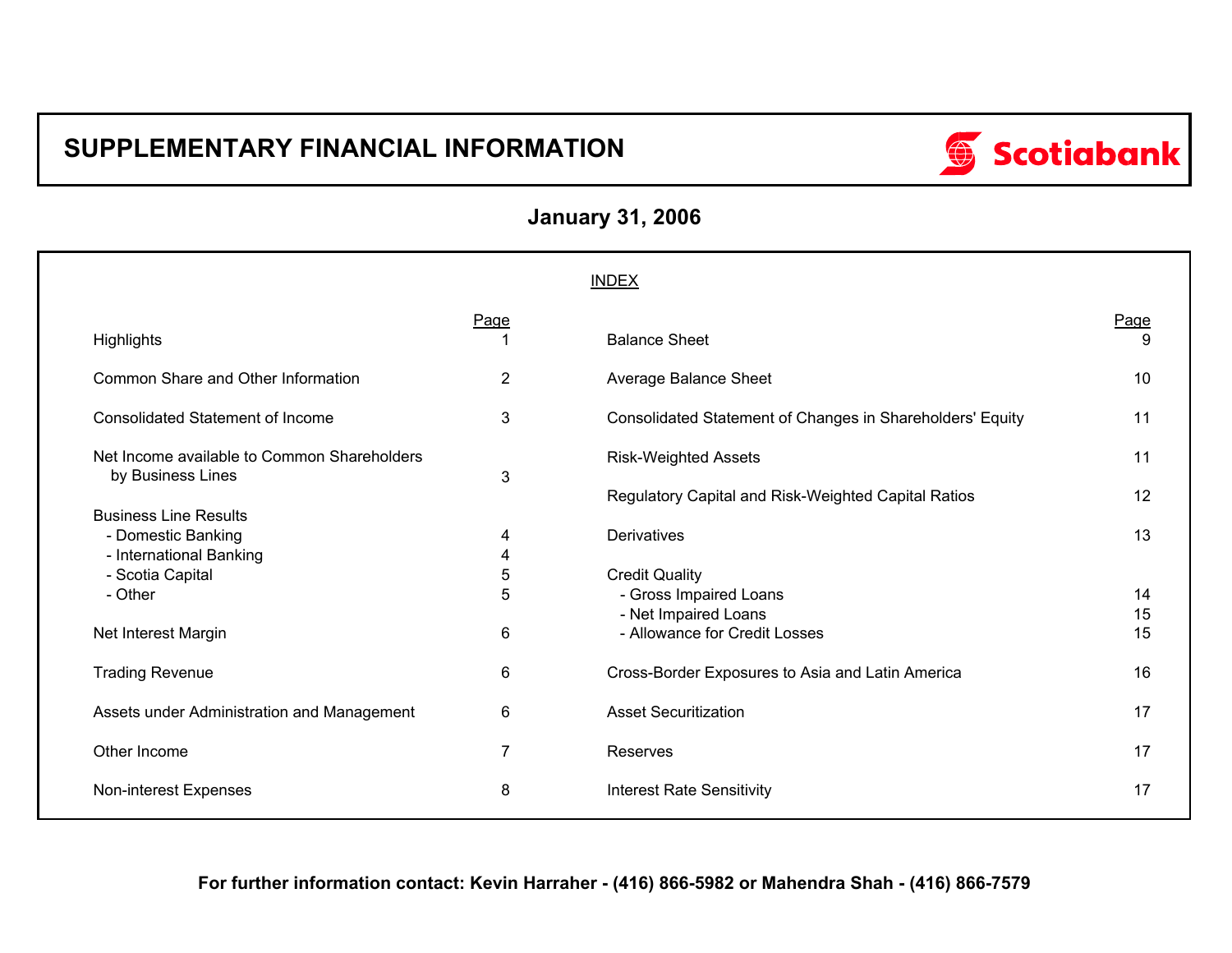## **HIGHLIGHTS**



|                                                             | <b>QUARTERLY TREND</b> |                |       |       |                |       |       |       |                |       | <b>FULL YEAR</b> |       |  |
|-------------------------------------------------------------|------------------------|----------------|-------|-------|----------------|-------|-------|-------|----------------|-------|------------------|-------|--|
|                                                             | 2006                   |                | 2005  |       |                |       | 2004  |       |                |       |                  |       |  |
|                                                             | Q <sub>1</sub>         | Q <sub>4</sub> | Q3    | Q2    | Q <sub>1</sub> | Q4    | Q3    | Q2    | Q <sub>1</sub> | 2005  | 2004             | 2003  |  |
|                                                             |                        |                |       |       |                |       |       |       |                |       |                  |       |  |
| <b>Operating Performance:</b>                               |                        |                |       |       |                |       |       |       |                |       |                  |       |  |
| Net Income (\$MM)                                           | 852                    | 811            | 784   | 826   | 788            | 705   | 731   | 784   | 688            | 3,209 | 2,908            | 2,422 |  |
| Net Income available to Common Shareholders (\$MM)          | 844                    | 803            | 775   | 822   | 784            | 701   | 727   | 780   | 684            | 3,184 | 2,892            | 2,406 |  |
| EPS (\$) - basic                                            | 0.85                   | 0.81           | 0.78  | 0.82  | 0.78           | 0.70  | 0.72  | 0.77  | 0.68           | 3.19  | 2.87             | 2.38  |  |
| - diluted                                                   | 0.84                   | 0.80           | 0.77  | 0.81  | 0.77           | 0.69  | 0.71  | 0.75  | 0.67           | 3.15  | 2.82             | 2.34  |  |
| ROE (%)                                                     | 21.6                   | 20.5           | 19.9  | 22.3  | 21.0           | 18.8  | 19.4  | 21.8  | 19.4           | 20.9  | 19.9             | 17.6  |  |
| Net Interest Margin (%) (1)                                 | 1.97                   | 1.97           | 1.97  | 2.07  | 2.00           | 2.06  | 2.09  | 2.16  | 2.11           | 2.00  | 2.10             | 2.16  |  |
| Productivity Ratio (TEB) (%)                                | 55.2                   | 57.8           | 56.4  | 55.4  | 55.7           | 59.4  | 58.1  | 55.0  | 55.4           | 56.3  | 56.9             | 55.9  |  |
| Effective Tax Rate (%)                                      | 20.5                   | 20.4           | 20.3  | 21.2  | 20.1           | 18.6  | 20.6  | 23.4  | 20.3           | 20.5  | 20.8             | 23.1  |  |
| Effective Tax Rate (TEB) (%)                                | 26.9                   | 25.8           | 26.3  | 27.5  | 25.7           | 24.9  | 25.9  | 27.8  | 25.9           | 26.3  | 26.2             | 29.0  |  |
| Cash Net Income available to Common Shareholders (\$MM) (2) | 849                    | 809            | 780   | 826   | 788            | 705   | 731   | 784   | 689            | 3,203 | 2,909            | 2,435 |  |
| Cash EPS (\$) - basic (2)                                   | 0.86                   | 0.81           | 0.79  | 0.83  | 0.78           | 0.70  | 0.72  | 0.78  | 0.68           | 3.21  | 2.88             | 2.41  |  |
|                                                             | 0.85                   | 0.80           | 0.77  | 0.82  | 0.77           | 0.69  | 0.72  | 0.76  | 0.67           | 3.16  | 2.84             | 2.37  |  |
| - diluted (2)                                               |                        |                |       |       |                |       |       |       |                |       |                  |       |  |
| Cash ROE (%) (2)                                            | 21.7                   | 20.7           | 20.0  | 22.4  | 21.1           | 18.9  | 19.5  | 21.9  | 19.5           | 21.1  | 20.1             | 17.8  |  |
| <b>Balance Sheet:</b>                                       |                        |                |       |       |                |       |       |       |                |       |                  |       |  |
| Total Assets (\$B)                                          | 325.0                  | 314.0          | 317.5 | 309.1 | 300.5          | 279.2 | 286.9 | 283.6 | 281.5          | 314.0 | 279.2            | 285.9 |  |
| Loans and Acceptances (\$B)                                 | 200.8                  | 198.6          | 199.5 | 192.8 | 188.6          | 178.9 | 182.2 | 179.9 | 175.7          | 198.6 | 178.9            | 178.5 |  |
| Deposits (\$B)                                              | 227.5                  | 217.4          | 220.0 | 214.8 | 206.9          | 195.2 | 201.1 | 197.6 | 191.8          | 217.4 | 195.2            | 192.7 |  |
| Common Shareholders' Equity (\$B)                           | 15.6                   | 15.5           | 15.6  | 15.3  | 14.9           | 14.7  | 15.0  | 14.9  | 14.2           | 15.5  | 14.7             | 13.8  |  |
| <b>Credit Quality:</b>                                      |                        |                |       |       |                |       |       |       |                |       |                  |       |  |
| Net Impaired Loans (\$MM) (3)                               | 659                    | 681            | 573   | 666   | 762            | 879   | 1,198 | 1,371 | 1,487          | 681   | 879              | 1,522 |  |
| General Allowance for Credit Losses (\$MM)                  | 1,330                  | 1,330          | 1,375 | 1,375 | 1,375          | 1,375 | 1,425 | 1,475 | 1,475          | 1,330 | 1,375            | 1,475 |  |
| Net Impaired Loans as % of Loans and Acceptances (3)        | 0.33                   | 0.34           | 0.29  | 0.35  | 0.40           | 0.49  | 0.66  | 0.76  | 0.85           | 0.34  | 0.49             | 0.85  |  |
| Specific Provisions (\$MM)                                  | 75                     | 81             | 85    | 35    | 74             | 90    | 100   | 130   | 170            | 275   | 490              | 893   |  |
| - % of Average Loans and Acceptances                        | 0.15                   | 0.16           | 0.17  | 0.07  | 0.16           | 0.20  | 0.22  | 0.30  | 0.38           | 0.14  | 0.27             | 0.48  |  |
| Risk-Weighted Capital Ratios (%):                           |                        |                |       |       |                |       |       |       |                |       |                  |       |  |
| Tier 1                                                      | 10.8                   | 11.1           | 11.1  | 11.4  | 11.2           | 11.5  | 11.3  | 11.2  | 10.9           | 11.1  | 11.5             | 10.8  |  |
| Total                                                       | 12.8                   | 13.2           | 13.1  | 13.4  | 13.5           | 13.9  | 13.7  | 13.6  | 13.4           | 13.2  | 13.9             | 13.2  |  |
| Tangible Common Equity                                      | 9.0                    | 9.3            | 9.3   | 9.5   | 9.5            | 9.7   | 9.5   | 9.4   | 9.2            | 9.3   | 9.7              | 8.9   |  |
|                                                             |                        |                |       |       |                |       |       |       |                |       |                  |       |  |
| Risk-Weighted Assets (\$B)                                  | 168.9                  | 162.8          | 163.8 | 160.1 | 155.5          | 150.5 | 155.5 | 155.7 | 153.5          | 162.8 | 150.5            | 154.5 |  |
|                                                             |                        |                |       |       |                |       |       |       |                |       |                  |       |  |

(1) Net Interest Income (TEB) as % of Average Total Assets.

(2) Excludes amortization of intangibles (net of taxes).

(3) Net Impaired Loans are Impaired Loans less Specific Allowance for Credit Losses.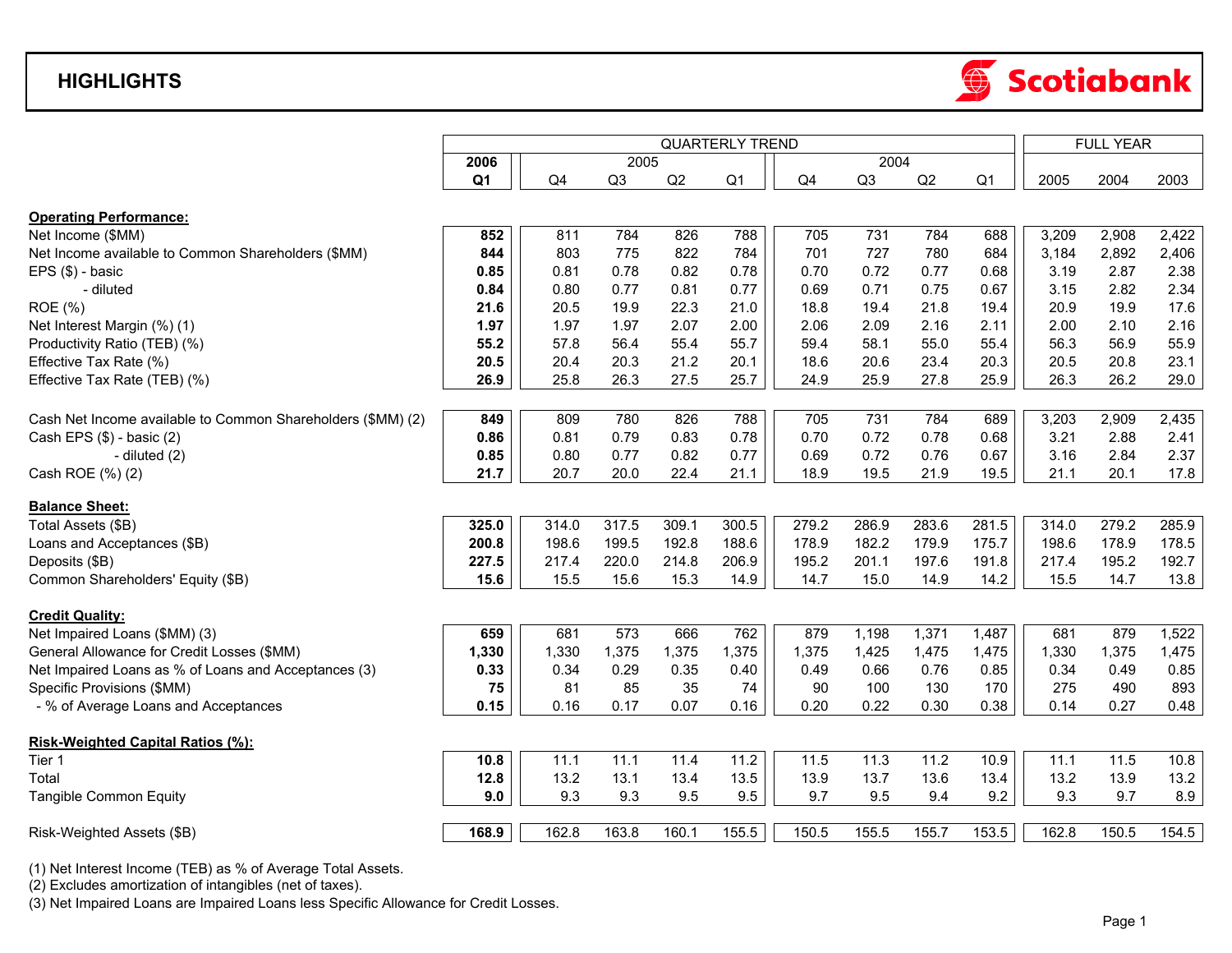# **COMMON SHARE AND OTHER INFORMATION**



|                                        | <b>QUARTERLY TREND</b> |        |        |        |                |  |        |        |        |                | <b>FULL YEAR</b> |        |        |  |
|----------------------------------------|------------------------|--------|--------|--------|----------------|--|--------|--------|--------|----------------|------------------|--------|--------|--|
|                                        | 2006                   |        | 2005   |        |                |  |        | 2004   |        |                |                  |        |        |  |
|                                        | Q <sub>1</sub>         | Q4     | Q3     | Q2     | Q <sub>1</sub> |  | Q4     | Q3     | Q2     | Q <sub>1</sub> | 2005             | 2004   | 2003   |  |
|                                        |                        |        |        |        |                |  |        |        |        |                |                  |        |        |  |
| <b>Valuation:</b>                      |                        |        |        |        |                |  |        |        |        |                |                  |        |        |  |
| Book Value per Share (\$)              | 15.78                  | 15.64  | 15.68  | 15.44  | 14.95          |  | 14.56  | 14.86  | 14.73  | 14.05          | 15.64            | 14.56  | 13.67  |  |
| Share Price (\$) - High                | 49.80                  | 44.22  | 42.64  | 41.37  | 41.35          |  | 40.00  | 36.88  | 37.45  | 34.24          | 44.22            | 40.00  | 33.70  |  |
| - Low                                  | 42.89                  | 40.31  | 39.19  | 38.63  | 36.41          |  | 35.28  | 32.90  | 33.38  | 31.08          | 36.41            | 31.08  | 22.28  |  |
| - Close                                | 46.25                  | 42.99  | 41.75  | 39.99  | 39.50          |  | 39.60  | 36.60  | 35.15  | 33.75          | 42.99            | 39.60  | 32.74  |  |
| Share Price (Closing) as % Book Value  | 293.1                  | 274.9  | 266.3  | 259.0  | 264.2          |  | 272.0  | 246.3  | 238.6  | 240.2          | 274.9            | 272.0  | 239.5  |  |
| Price (Closing)/Earnings Ratio (X) (1) | 14.2                   | 13.5   | 13.6   | 13.2   | 13.3           |  | 13.8   | 13.0   | 13.0   | 13.5           | 13.5             | 13.8   | 13.8   |  |
| Market Capitalization (\$MM)           | 45,696                 | 42,568 | 41,547 | 39,734 | 39,425         |  | 39,937 | 36,899 | 35,452 | 34,126         | 42,568           | 39,937 | 33,085 |  |
|                                        |                        |        |        |        |                |  |        |        |        |                |                  |        |        |  |
| <b>Dividends:</b>                      |                        |        |        |        |                |  |        |        |        |                |                  |        |        |  |
| Common Dividends Paid (\$MM)           | 356                    | 338    | 339    | 318    | 322            |  | 302    | 302    | 253    | 253            | 1,317            | 1,110  | 849    |  |
| Common Dividends/Share (\$)            | 0.36                   | 0.34   | 0.34   | 0.32   | 0.32           |  | 0.30   | 0.30   | 0.25   | 0.25           | 1.32             | 1.10   | 0.84   |  |
| Payout Ratio (%)                       | 42.2                   | 42.1   | 43.7   | 38.7   | 41.1           |  | 43.1   | 41.6   | 32.4   | 37.0           | 41.4             | 38.4   | 35.3   |  |
| Dividend Yield (%)                     | 3.1                    | 3.2    | 3.3    | 3.2    | 3.3            |  | 3.2    | 3.4    | 2.8    | 3.1            | 3.3              | 3.1    | 3.0    |  |
|                                        |                        |        |        |        |                |  |        |        |        |                |                  |        |        |  |
| Shares:                                |                        |        |        |        |                |  |        |        |        |                |                  |        |        |  |
| Number of Common Shares Outstanding    |                        |        |        |        |                |  |        |        |        |                |                  |        |        |  |
| at Period End (MM)                     | 988                    | 990    | 995    | 994    | 998            |  | 1,009  | 1,008  | 1,009  | 1,011          | 990              | 1,009  | 1,011  |  |
| Average Number of Common Shares        |                        |        |        |        |                |  |        |        |        |                |                  |        |        |  |
| Outstanding (MM) -- Basic              | 989                    | 995    | 995    | 996    | 1,006          |  | 1,008  | 1,008  | 1,011  | 1,011          | 998              | 1,010  | 1,010  |  |
| -- Diluted                             | 1,002                  | 1,008  | 1,009  | 1,011  | 1,021          |  | 1,024  | 1,024  | 1,028  | 1,027          | 1,012            | 1,026  | 1,026  |  |
| <b>Other Information:</b>              |                        |        |        |        |                |  |        |        |        |                |                  |        |        |  |
| Employees                              | 47,166                 | 46,631 | 46,269 | 44,094 | 43,930         |  | 43,928 | 44,253 | 44,294 | 44,304         | 46,631           | 43,928 | 43,986 |  |
| <b>Branches and Offices</b>            | 1,968                  | 1,959  | 1,944  | 1,871  | 1,871          |  | 1,871  | 1,865  | 1,869  | 1,875          | 1,959            | 1,871  | 1,850  |  |
| <b>ABMs</b>                            | 4,498                  | 4,449  | 4,411  | 4,274  | 4,244          |  | 4,219  | 4,189  | 4,175  | 4,118          | 4,449            | 4,219  | 3,918  |  |
|                                        |                        |        |        |        |                |  |        |        |        |                |                  |        |        |  |
| <b>Senior Debt Credit Ratings:</b>     |                        |        |        |        |                |  |        |        |        |                |                  |        |        |  |
| Standard & Poor's                      | AA-                    | AA-    | AA-    | AA-    | AA-            |  | AA-    | $A+$   | $A+$   | $A+$           | AA-              | AA-    | A+     |  |
| Moody's                                | Aa3                    | Aa3    | Aa3    | Aa3    | Aa3            |  | Aa3    | Aa3    | Aa3    | Aa3            | Aa3              | Aa3    | Aa3    |  |

(1) based on trailing 4 quarters' EPS.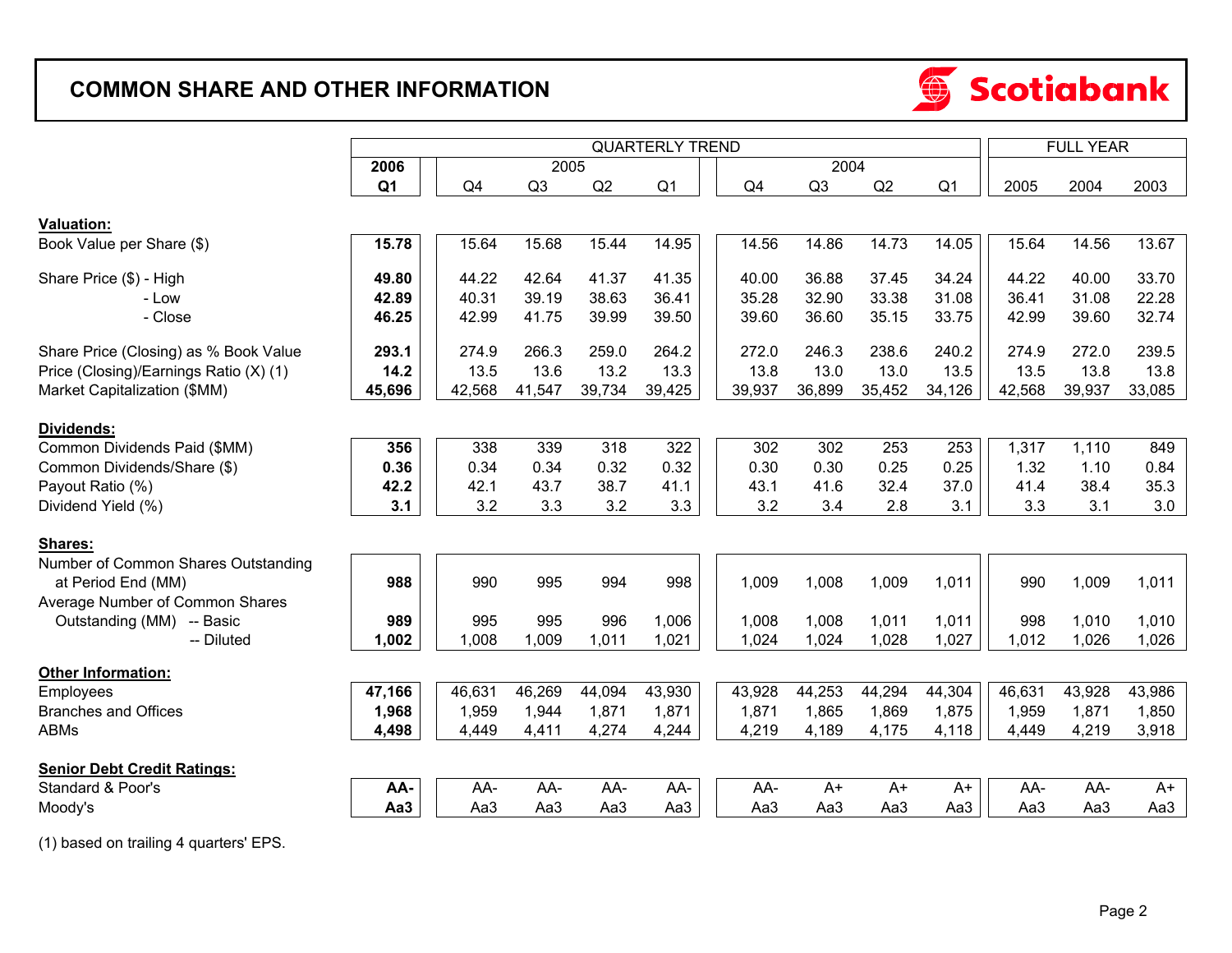## **CONSOLIDATED STATEMENT OF INCOME AND NET INCOME AVAILABLE TO COMMON SHAREHOLDERS BY BUSINESS LINES**



|                                                        | <b>QUARTERLY TREND</b> |                |                |       |                |  |       |       |       |                |        | <b>FULL YEAR</b> |        |  |  |
|--------------------------------------------------------|------------------------|----------------|----------------|-------|----------------|--|-------|-------|-------|----------------|--------|------------------|--------|--|--|
|                                                        | 2006                   |                | 2005           |       |                |  |       | 2004  |       |                |        |                  |        |  |  |
| (\$MM)                                                 | Q <sub>1</sub>         | Q <sub>4</sub> | Q <sub>3</sub> | Q2    | Q <sub>1</sub> |  | Q4    | Q3    | Q2    | Q <sub>1</sub> | 2005   | 2004             | 2003   |  |  |
| <b>CONSOLIDATED STATEMENT OF INCOME:</b>               |                        |                |                |       |                |  |       |       |       |                |        |                  |        |  |  |
| Interest Income (TEB)                                  | 3,990                  | 3,715          | 3.645          | 3,459 | 3,310          |  | 3.131 | 3,089 | 3.081 | 3,150          | 14,129 | 12,451           | 13,524 |  |  |
| Interest Expense                                       | 2,385                  | 2,134          | 2,084          | 1,907 | 1,807          |  | 1,670 | 1,592 | ,560  | 1,654          | 7,932  | 6,476            | 7,278  |  |  |
| Net Interest Income (TEB)                              | 1,605                  | 1,581          | 1,561          | 1,552 | 1.503          |  | 1,461 | 1,497 | 1,521 | 1,496          | 6.197  | 5,975            | 6,246  |  |  |
| Other Income (see Page 7)                              | 1,225                  | 1,154          | 1.128          | 1.136 | 1,111          |  | 996   | 1,035 | 1,249 | 1,040          | 4,529  | 4,320            | 4,015  |  |  |
| Total Revenue (TEB)                                    | 2,830                  | 2,735          | 2,689          | 2,688 | 2,614          |  | 2,457 | 2,532 | 2,770 | 2,536          | 10,726 | 10,295           | 10,261 |  |  |
| Taxable equivalent adjustment                          | 96                     | 75             | 81             | 94    | 76             |  | 73    | 68    | 65    | 68             | 326    | 274              | 278    |  |  |
| <b>Total Revenue</b>                                   | 2,734                  | 2,660          | 2,608          | 2,594 | 2,538          |  | 2,384 | 2,464 | 2,705 | 2,468          | 10,400 | 10,021           | 9,983  |  |  |
| <b>Provision for Credit Losses</b>                     | 75                     | 36             | 85             | 35    | 74             |  | 40    | 50    | 130   | 170            | 230    | 390              | 893    |  |  |
| Total Non-interest Expenses (see Page 8)               | 1,562                  | 1,579          | 1,517          | 1,490 | 1,457          |  | 1,461 | 1,472 | 1,523 | 1,406          | 6,043  | 5,862            | 5,731  |  |  |
| Net Income before the undernoted:                      | 1,097                  | 1.045          | 1.006          | 1,069 | 1,007          |  | 883   | 942   | 1,052 | 892            | 4,127  | 3.769            | 3,359  |  |  |
| Provision for Income Taxes                             | 225                    | 214            | 205            | 226   | 202            |  | 165   | 194   | 246   | 181            | 847    | 786              | 777    |  |  |
| Non-controlling Interest in Net Income of Subsidiaries | 20                     | 20             | 17             | 17    | 17             |  | 13    | 17    | 22    | 23             | 71     | 75               | 160    |  |  |
| <b>Net Income</b>                                      | 852                    | 811            | 784            | 826   | 788            |  | 705   | 731   | 784   | 688            | 3,209  | 2,908            | 2,422  |  |  |
| <b>Preferred Dividends Paid</b>                        | 8                      | 8              | 9              | 4     | 4              |  |       | 4     |       |                | 25     | 16               | 16     |  |  |
| Net Income available to Common Shareholders            | 844                    | 803            | 775            | 822   | 784            |  | 701   | 727   | 780   | 684            | 3,184  | 2,892            | 2,406  |  |  |
| Amortization of Intangibles (net of taxes)             | 5                      | 6              | 5              | 4     | 4              |  | 4     | 4     | ⊿     | 5              | 19     | 17               | 29     |  |  |
| Cash Net Income available to Common Shareholders       | 849                    | 809            | 780            | 826   | 788            |  | 705   | 731   | 784   | 689            | 3,203  | 2,909            | 2,435  |  |  |

#### **NET INCOME AVAILABLE TO COMMON SHAREHOLDERS BY BUSINESS LINES:**

| Domestic Banking (1)         | 329 | 326 | 319        | 279 | 329    | 248 | 282 | 286 | 289 | .253  | .105  | .059  |
|------------------------------|-----|-----|------------|-----|--------|-----|-----|-----|-----|-------|-------|-------|
| <b>International Banking</b> | 233 | 174 | 234        | 186 | 206    | 159 | 04. | 194 | 154 | 800   | 718   | 636   |
| Scotia Capital               | 258 | 229 | 200        | 239 | 247    | 237 | 189 | 203 | 190 | 915   | 819   | 665   |
| Other $(2)$                  | 24  | 74  | ົ<br>∸∸    | 118 | $\sim$ | 57  | 45  |     |     | 216   | 250   | 46    |
| <b>Total Bank</b>            | 844 | 803 | 775<br>ن ، | 822 | 784    | 70٬ | 727 | 780 | 684 | 3.184 | 2,892 | 2,406 |

(1) includes Wealth Management.

(2) represents corporate adjustments and smaller operating segments including Group Treasury.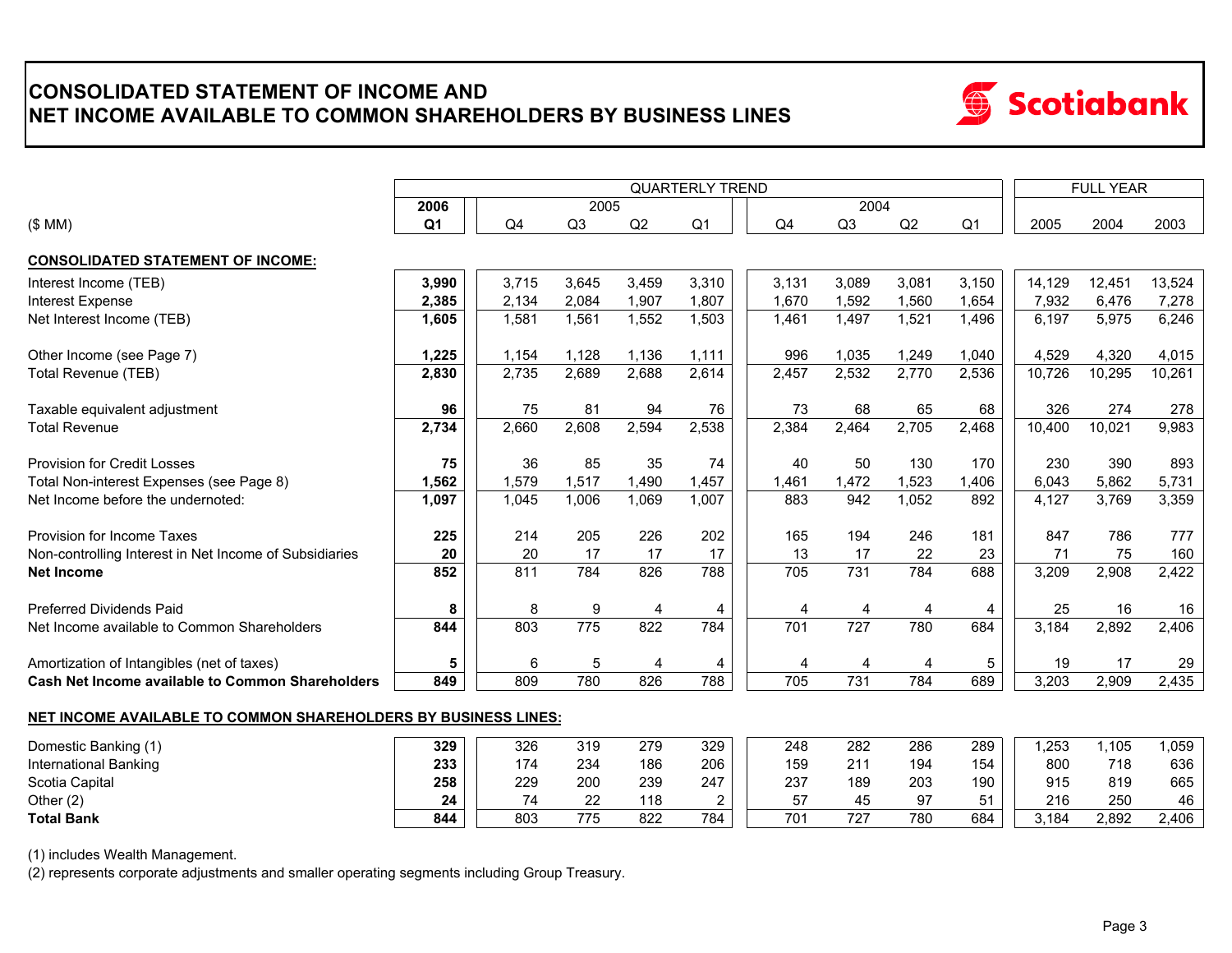### **BUSINESS LINE RESULTS**



|                                                  |                |        |                | <b>FULL YEAR</b>         |                        |                |                |        |                 |             |         |                         |
|--------------------------------------------------|----------------|--------|----------------|--------------------------|------------------------|----------------|----------------|--------|-----------------|-------------|---------|-------------------------|
|                                                  | 2006           |        | 2005           |                          | <b>QUARTERLY TREND</b> |                | 2004           |        |                 |             |         |                         |
| (SMM)                                            | Q <sub>1</sub> | Q4     | Q <sub>3</sub> | Q2                       | Q <sub>1</sub>         | Q4             | Q <sub>3</sub> | Q2     | Q1              | 2005        | 2004    | 2003                    |
| Domestic Banking (1):                            |                |        |                |                          |                        |                |                |        |                 |             |         |                         |
| Net Interest Income (TEB)                        | 909            | 929    | 905            | 852                      | 890                    | 861            | 877            | 892    | 864             | 3,576       | 3,494   | 3,430                   |
| Other Income                                     | 472            | 474    | 453            | 445                      | 447                    | 416            | 414            | 424    | 417             | 1,819       | 1,671   | 1,528                   |
| Total Revenue (TEB)                              | 1,381          | 1,403  | 1,358          | 1,297                    | 1,337                  | 1,277          | 1,291          | 1,316  | 1,281           | 5,395       | 5,165   | 4,958                   |
| Provision for Credit Losses                      | (64)           | (69)   | (63)           | (66)                     | (76)                   | (74)           | (70)           | (81)   | (92)            | (274)       | (317)   | (272)                   |
| Non-interest Expenses                            | (833)          | (870)  | (825)          | (817)                    | (784)                  | (845)          | (805)          | (803)  | (764)           | (3, 296)    | (3,217) | (3,076)                 |
| Income Taxes (TEB) and Other                     | (153)          | (136)  | (149)          | (134)                    | (147)                  | (109)          | (133)          | (145)  | (135)           | (566)       | (522)   | (547)                   |
| <b>Net Income</b>                                | 331            | 328    | 321            | 280                      | 330                    | 249            | 283            | 287    | 290             | 1,259       | 1,109   | 1,063                   |
| <b>Preferred Dividends Paid</b>                  | (2)            | (2)    | (2)            | (1)                      | (1)                    | (1)            | (1)            | (1)    | (1)             | (6)         | (4)     | (4)                     |
| Net Income available to Common Shareholders      | 329            | 326    | 319            | 279                      | 329                    | 248            | 282            | 286    | 289             | 1,253       | 1,105   | 1,059                   |
| Amortization of Intangibles (net of taxes)       | 4              | 4      | 5              | $\overline{4}$           | 4                      | $\overline{4}$ | 4              | 4      | 5               | 17          | 17      | 27                      |
| Cash Net Income available to Common Shareholders | 333            | 330    | 324            | 283                      | 333                    | 252            | 286            | 290    | 294             | 1,270       | 1,122   | 1,086                   |
| <b>ROE</b> (%)                                   | 30.5           | 30.1   | 31.2           | 28.9                     | 34.1                   | 26.3           | 31.4           | 32.7   | 32.4            | 31.0        | 30.6    | 30.9                    |
| Average Assets (\$B)                             | 130            | 127    | 124            | 121                      | 120                    | 117            | 113            | 109    | 107             | 123         | 112     | 101                     |
| Net Interest Margin (%)                          | 2.78           | 2.89   | 2.88           | 2.88                     | 2.95                   | 2.93           | 3.09           | 3.33   | 3.21            | 2.90        | 3.14    | 3.38                    |
| Productivity Ratio (%)                           | 60.3           | 62.0   | 60.8           | 63.0                     | 58.6                   | 66.2           | 62.4           | 61.0   | 59.6            | 61.1        | 62.3    | 62.0                    |
| <b>Branches</b>                                  | 953            | 954    | 953            | 952                      | 952                    | 957            | 956            | 963    | 964             | 954         | 957     | 964                     |
| Wealth Management Offices                        | 97             | 97     | 97             | 97                       | 97                     | 97             | 98             | 98     | 100             | 97          | 97      | 98                      |
| Employees                                        | 20,472         | 20,191 | 20,149         | 19,980                   | 19,820                 | 19,785         | 20,014         | 20,095 | 20,097          | 20,191      | 19,785  | 20,221                  |
| ABMs                                             | 2,656          | 2,624  | 2,620          | 2,594                    | 2,575                  | 2,559          | 2,554          | 2,555  | 2,524           | 2,624       | 2,559   | 2,378                   |
| <b>International Banking:</b>                    |                |        |                |                          |                        |                |                |        |                 |             |         |                         |
| Net Interest Income (TEB)                        | 529            | 506    | 512            | 489                      | 462                    | 444            | 472            | 505    | 437             | 1,969       | 1,858   | 1,987                   |
| Other Income                                     | 215            | 202    | 237            | 174                      | 180                    | 189            | 181            | 197    | 174             | 793         | 741     | 776                     |
| Total Revenue (TEB)                              | 744            | 708    | 749            | 663                      | 642                    | 633            | 653            | 702    | 611             | 2,762       | 2,599   | 2,763                   |
| Provision for Credit Losses                      | (27)           | (16)   | (21)           | (26)                     | (7)                    | (43)           | (2)            | (18)   | (7)             | (70)        | (70)    | (73)                    |
| Non-interest Expenses                            | (452)          | (486)  | (447)          | (391)                    | (388)                  | (400)          | (390)          | (426)  | (390)           | (1,712)     | (1,606) | (1,657)                 |
| Income Taxes (TEB) and Other                     | (30)           | (30)   | (45)           | (59)                     | (40)                   | (30)           | (49)           | (63)   | (59)            | (174)       | (201)   | (393)                   |
| <b>Net Income</b>                                | 235            | 176    | 236            | 187                      | 207                    | 160            | 212            | 195    | 155             | 806         | 722     | 640                     |
| <b>Preferred Dividends Paid</b>                  | (2)            | (2)    | (2)            | (1)                      | (1)                    | (1)            | (1)            | (1)    | (1)             | (6)         | (4)     | (4)                     |
| Net Income available to Common Shareholders      | 233            | 174    | 234            | 186                      | 206                    | 159            | 211            | 194    | 154             | 800         | 718     | 636                     |
| Amortization of Intangibles (net of taxes)       | 1              |        |                | $\overline{\phantom{a}}$ |                        |                |                |        |                 | $\mathbf 1$ |         | $\overline{\mathbf{c}}$ |
| Cash Net Income available to Common Shareholders | 234            | 175    | 234            | 186                      | 206                    | 159            | 211            | 194    | $\frac{154}{ }$ | 801         | 718     | 638                     |
| <b>ROE</b> (%)                                   | 22.9           | 17.5   | 24.1           | 21.0                     | 24.2                   | 18.4           | 24.6           | 24.2   | 19.4            | 21.6        | 21.7    | 20.7                    |
| Average Assets (\$B)                             | 52             | 51     | 51             | 49                       | 48                     | 49             | 50             | 49     | 48              | 50          | 49      | 52                      |
| Net Interest Margin (%)                          | 4.06           | 3.93   | 3.98           | 4.04                     | 3.85                   | 3.64           | 3.78           | 4.19   | 3.63            | 3.95        | 3.81    | 3.82                    |
| Productivity Ratio (%)                           | 60.8           | 68.6   | 59.7           | 59.0                     | 60.4                   | 63.2           | 59.7           | 60.7   | 63.8            | 62.0        | 61.8    | 60.0                    |
| <b>Branches and Offices</b>                      | 870            | 860    | 846            | 779                      | 779                    | 773            | 761            | 757    | 760             | 860         | 773     | 738                     |
| Employees                                        | 18,463         | 18,297 | 17,899         | 16,071                   | 16,033                 | 16,062         | 16,090         | 16,170 | 16,225          | 18,297      | 16,062  | 15,992                  |
| ABMs                                             | 1,842          | 1,825  | 1,791          | 1,680                    | 1,669                  | 1,660          | 1,635          | 1,620  | 1,594           | 1,825       | 1,660   | 1,540                   |

(1) includes Wealth Management.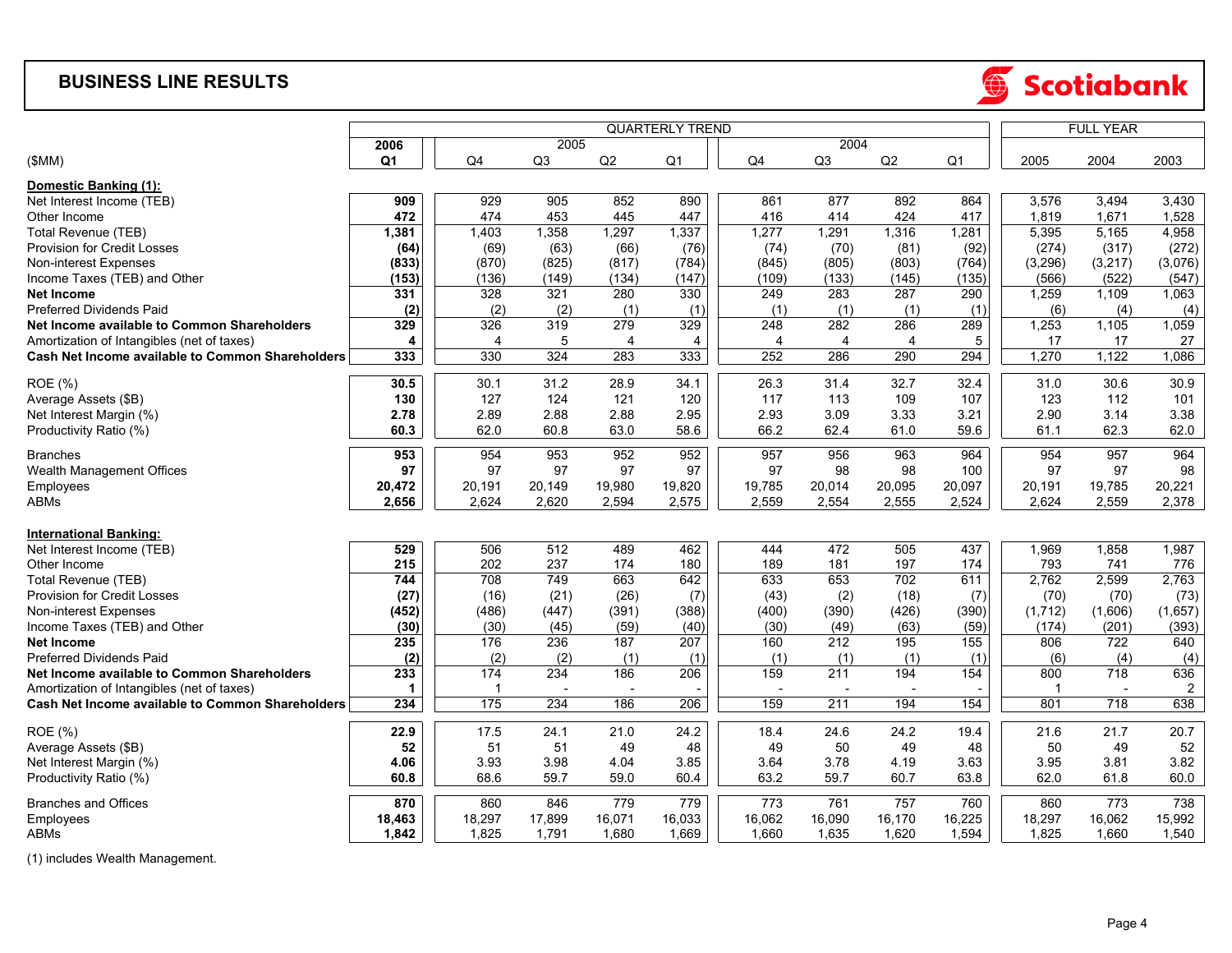### **BUSINESS LINE RESULTS**



|                                                         | <b>QUARTERLY TREND</b> |                          |                 |        |                          |                          |                          |                          |                 |                          | <b>FULL YEAR</b> |       |  |  |
|---------------------------------------------------------|------------------------|--------------------------|-----------------|--------|--------------------------|--------------------------|--------------------------|--------------------------|-----------------|--------------------------|------------------|-------|--|--|
|                                                         | 2006                   |                          | 2005            |        |                          |                          | 2004                     |                          |                 |                          |                  |       |  |  |
| (SMM)                                                   | Q <sub>1</sub>         | Q4                       | Q <sub>3</sub>  | Q2     | Q <sub>1</sub>           | Q4                       | Q <sub>3</sub>           | Q2                       | Q <sub>1</sub>  | 2005                     | 2004             | 2003  |  |  |
| <b>Scotia Capital:</b>                                  |                        |                          |                 |        |                          |                          |                          |                          |                 |                          |                  |       |  |  |
| Net Interest Income (TEB)                               | 209                    | 201                      | 202             | 230    | 216                      | 229                      | 220                      | 250                      | 238             | 849                      | 937              | 1,179 |  |  |
| Other Income                                            | 411                    | 338                      | 316             | 329    | 337                      | 258                      | 309                      | 328                      | 332             | 1,320                    | 1,227            | 1,289 |  |  |
| Total Revenue (TEB)                                     | 620                    | 539                      | 518             | 559    | 553                      | 487                      | 529                      | 578                      | 570             | 2,169                    | 2,164            | 2,468 |  |  |
| Provision for Credit Losses                             | 16                     | $\overline{7}$           | (2)             | 57     | 9                        | 25                       | (28)                     | (32)                     | (71)            | 71                       | (106)            | (549) |  |  |
| Non-interest Expenses                                   | (254)                  | (198)                    | (214)           | (256)  | (261)                    | (202)                    | (249)                    | (268)                    | (241)           | (929)                    | (960)            | (986) |  |  |
| Income Taxes (TEB) and Other                            | (122)                  | (117)                    | (100)           | (120)  | (53)                     | (72)                     | (62)                     | (74)                     | (67)            | (390)                    | (275)            | (262) |  |  |
| <b>Net Income</b>                                       | 260                    | 231                      | 202             | 240    | 248                      | 238                      | 190                      | 204                      | 191             | 921                      | 823              | 671   |  |  |
| <b>Preferred Dividends Paid</b>                         | (2)                    | (2)                      | (2)             | (1)    | (1)                      | (1)                      | (1)                      | (1)                      | (1)             | (6)                      | (4)              | (6)   |  |  |
| Net Income available to Common Shareholders             | 258                    | 229                      | 200             | 239    | 247                      | 237                      | 189                      | 203                      | 190             | 915                      | 819              | 665   |  |  |
| Amortization of Intangibles (net of taxes)              |                        | $\mathbf 1$              | $\blacksquare$  | $\sim$ |                          |                          |                          |                          |                 | $\overline{1}$           |                  |       |  |  |
| Cash Net Income available to Common Shareholders        | 258                    | 230                      | 200             | 239    | 247                      | 237                      | 189                      | 203                      | 190             | 916                      | 819              | 665   |  |  |
|                                                         |                        |                          |                 |        |                          |                          |                          |                          |                 |                          |                  |       |  |  |
| <b>ROE</b> (%)                                          | 32.3                   | 27.4                     | 24.7            | 31.1   | 30.5                     | 25.3                     | 19.3                     | 20.0                     | 17.4            | 28.4                     | 20.3             | 12.9  |  |  |
| Average Assets (\$B)                                    | 115                    | 114                      | 114             | 113    | 108                      | 103                      | 108                      | 114                      | 112             | 112                      | 109              | 119   |  |  |
| Net Interest Margin (%)                                 | 0.72                   | 0.70                     | 0.70            | 0.84   | 0.79                     | 0.88                     | 0.81                     | 0.89                     | 0.84            | 0.76                     | 0.86             | 1.00  |  |  |
| Productivity Ratio (%)                                  | 41.0                   | 36.7                     | 41.3            | 45.8   | 47.2                     | 41.5                     | 47.1                     | 46.4                     | 42.3            | 42.8                     | 44.3             | 40.0  |  |  |
| Employees                                               | 1,369                  | 1,379                    | 1,376           | 1,292  | 1,299                    | 1,309                    | 1,306                    | 1,305                    | 1,318           | 1,379                    | 1,309            | 1,340 |  |  |
| Other (1):                                              |                        |                          |                 |        |                          |                          |                          |                          |                 |                          |                  |       |  |  |
| Net Interest Income (2)                                 | (138)                  | (130)                    | (139)           | (113)  | (141)                    | (146)                    | (140)                    | (191)                    | (111)           | (523)                    | (588)            | (628) |  |  |
| Other Income                                            | 127                    | 140                      | 122             | 188    | 147                      | 133                      | 131                      | 300                      | 117             | 597                      | 681              | 422   |  |  |
| <b>Total Revenue</b>                                    | (11)                   | 10                       | (17)            | 75     | 6                        | (13)                     | (9)                      | 109                      | 6               | 74                       | 93               | (206) |  |  |
| <b>Provision for Credit Losses</b>                      |                        | 42                       |                 |        |                          | 52                       | 50                       | -1                       |                 | 43                       | 103              |       |  |  |
| Non-interest Expenses                                   | (23)                   | (25)                     | (31)            | (26)   | (24)                     | (14)                     | (28)                     | (26)                     | (11)            | (106)                    | (79)             | (12)  |  |  |
| Income Taxes and Other (2)                              | 60                     | 49                       | 72              | 70     | 21                       | 33                       | 33                       | 14                       | 57              | 212                      | 137              | 265   |  |  |
| <b>Net Income</b>                                       | $\overline{26}$        | 76                       | $\overline{25}$ | 119    | $\overline{3}$           | 58                       | 46                       | 98                       | 52              | $\overline{223}$         | 254              | 48    |  |  |
| <b>Preferred Dividends Paid</b>                         | (2)                    | (2)                      | (3)             | (1)    | (1)                      | (1)                      | (1)                      | (1)                      | (1)             | (7)                      | (4)              | (2)   |  |  |
| Net Income available to Common Shareholders             | 24                     | 74                       | 22              | 118    | $\overline{2}$           | 57                       | 45                       | 97                       | 51              | 216                      | 250              | 46    |  |  |
| Amortization of Intangibles (net of taxes)              |                        | $\overline{\phantom{a}}$ | $\sim$          |        | $\overline{\phantom{a}}$ | $\overline{\phantom{a}}$ | $\overline{\phantom{a}}$ | $\overline{\phantom{a}}$ | $\overline{a}$  | $\overline{\phantom{a}}$ |                  |       |  |  |
| <b>Cash Net Income available to Common Shareholders</b> | 24                     | 74                       | 22              | 118    | $\overline{2}$           | $\overline{57}$          | 45                       | $\overline{97}$          | $\overline{51}$ | 216                      | 250              | 46    |  |  |
| Average Assets (\$B)                                    | 25                     | 25                       | 25              | 24     | 22                       | 13                       | 13                       | 14                       | 16              | 24                       | 14               | 17    |  |  |

(1) represents corporate adjustments and smaller operating segments including Group Treasury.

(2) includes elimination of the tax-exempt income gross-up reported in net interest income and provision for income taxes in the three business segments reported above and on page 4.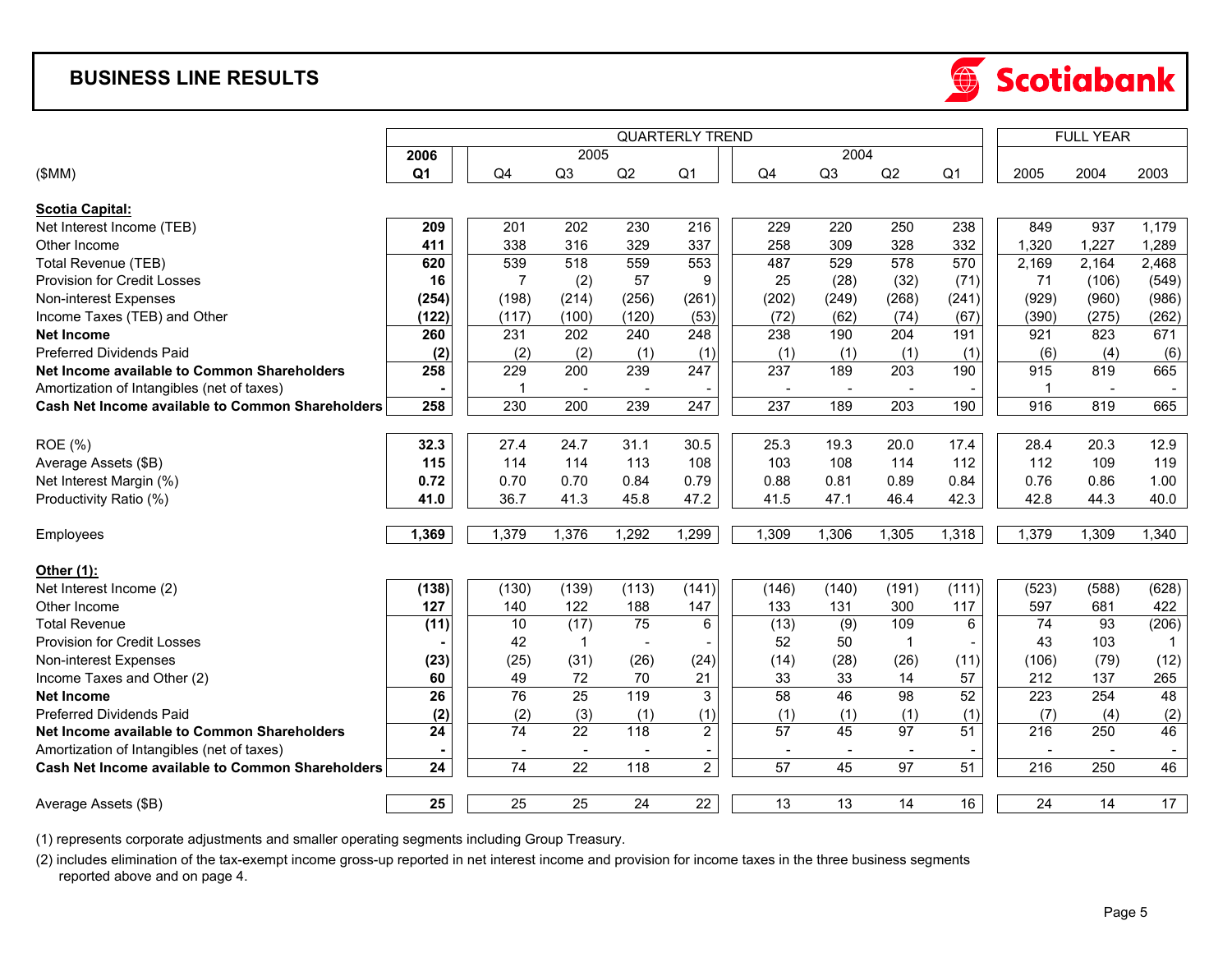## **NET INTEREST MARGIN, TRADING REVENUE AND ASSETS UNDER ADMINISTRATION & MANAGEMENT**



|                                                                    | <b>QUARTERLY TREND</b> |                  |                  |                  |                |                  |                |                 |                  |       | <b>FULL YEAR</b> |       |  |
|--------------------------------------------------------------------|------------------------|------------------|------------------|------------------|----------------|------------------|----------------|-----------------|------------------|-------|------------------|-------|--|
|                                                                    | 2006                   |                  | 2005             |                  |                |                  | 2004           |                 |                  |       |                  |       |  |
|                                                                    | Q <sub>1</sub>         | Q4               | Q <sub>3</sub>   | Q2               | Q <sub>1</sub> | Q4               | Q <sub>3</sub> | Q2              | Q <sub>1</sub>   | 2005  | 2004             | 2003  |  |
| <b>NET INTEREST MARGIN:</b>                                        |                        |                  |                  |                  |                |                  |                |                 |                  |       |                  |       |  |
| Net Interest Income (TEB) (\$MM)                                   | 1,605                  | 1,581            | 1,561            | 1,552            | 1,503          | 1,461            | 1,497          | 1,521           | 1,496            | 6,197 | 5,975            | 6,246 |  |
| Net Interest Income (TEB) as % of<br><b>Average Total Assets</b>   | 1.97                   | 1.97             | 1.97             | 2.07             | 2.00           | 2.06             | 2.09           | 2.16            | 2.11             | 2.00  | 2.10             | 2.16  |  |
| Net Interest Income (TEB) as % of<br><b>Average Earning Assets</b> | 2.21                   | 2.20             | 2.20             | 2.32             | 2.27           | 2.32             | 2.35           | 2.46            | 2.40             | 2.25  | 2.38             | 2.48  |  |
| <b>TRADING REVENUE (TEB) (\$MM):</b>                               |                        |                  |                  |                  |                |                  |                |                 |                  |       |                  |       |  |
| <b>Securities Trading</b>                                          | 81                     | $\overline{28}$  | 33               | 45               | 69             | 30               | 12             | $\overline{17}$ | 53               | 175   | 112              | 179   |  |
| Foreign Exchange and Precious Metals Trading                       | 86                     | 68               | 57               | 66               | 104            | 88               | 68             | 70              | 80               | 295   | 306              | 280   |  |
| Derivative and Other Trading                                       | 164                    | 111              | 123              | 111              | 119            | 70               | 86             | 100             | 89               | 464   | 345              | 343   |  |
| <b>Total</b>                                                       | 331                    | 207              | 213              | 222              | 292            | 188              | 166            | 187             | 222              | 934   | 763              | 802   |  |
| Reported in Other Income                                           | $\overline{243}$       | 126              | 133              | 125              | 210            | 118              | 101            | 105             | 152              | 594   | 476              | 501   |  |
| Reported in Net Interest Income                                    | 88                     | 81               | 80               | 97               | 82             | 70               | 65             | 82              | 70               | 340   | 287              | 301   |  |
| <b>Total</b>                                                       | 331                    | $\overline{207}$ | $\overline{213}$ | $\overline{222}$ | 292            | 188              | 166            | 187             | $\overline{222}$ | 934   | 763              | 802   |  |
|                                                                    |                        |                  |                  |                  |                |                  |                |                 |                  |       |                  |       |  |
| <b>DEFERRED REVENUES (\$MM):</b>                                   | $\overline{243}$       | 251              | 269              | $\overline{257}$ | 261            | $\overline{275}$ | 289            | 307             | 318              | 251   | $\overline{275}$ | 329   |  |
| <b>ASSETS UNDER ADMINISTRATION (\$B):</b>                          |                        |                  |                  |                  |                |                  |                |                 |                  |       |                  |       |  |
| Personal                                                           |                        |                  |                  |                  |                |                  |                |                 |                  |       |                  |       |  |
| Retail Brokerage                                                   | 66.2                   | 64.2             | 60.8             | 59.0             | 57.6           | 54.2             | 53.7           | 53.4            | $\frac{1}{51.2}$ | 64.2  | 54.2             | 47.4  |  |
| Investment Management and Trust                                    | 56.3                   | 57.0             | 56.3             | 54.8             | 53.4           | 53.4             | 56.0           | 55.9            | 55.4             | 57.0  | 53.4             | 56.6  |  |
|                                                                    | 122.5                  | 121.2            | 117.1            | 113.8            | 111.0          | 107.6            | 109.7          | 109.3           | 106.6            | 121.2 | 107.6            | 104.0 |  |
| <b>Mutual Funds</b>                                                | 18.4                   | 18.4             | 17.7             | 17.2             | 16.1           | 15.8             | 15.8           | 15.8            | 14.8             | 18.4  | 15.8             | 14.2  |  |
| Institutional                                                      | 33.2                   | 31.8             | 31.9             | 32.0             | 30.9           | 33.4             | 36.6           | 37.2            | 46.3             | 31.8  | 33.4             | 43.8  |  |
| <b>Total</b>                                                       | 174.1                  | 171.4            | 166.7            | 163.0            | 158.0          | 156.8            | 162.1          | 162.3           | 167.7            | 171.4 | 156.8            | 162.0 |  |
| <b>ASSETS UNDER MANAGEMENT (\$B):</b>                              |                        |                  |                  |                  |                |                  |                |                 |                  |       |                  |       |  |
| Personal                                                           | 9.7                    | 9.4              | 8.4              | 8.0              | 7.8            | 7.5              | 7.3            | 7.2             | 7.1              | 9.4   | 7.5              | 7.0   |  |
| <b>Mutual Funds</b>                                                | 12.9                   | 13.4             | 12.3             | 11.9             | 11.7           | 11.8             | 12.0           | 12.3            | 11.9             | 13.4  | 11.8             | 11.6  |  |
| Institutional                                                      | 3.6                    | 3.8              | 3.3              | 3.4              | 3.1            | 1.9              | 1.9            | 1.4             | 1.5              | 3.8   | 1.9              | 1.4   |  |
| <b>Total</b>                                                       | 26.2                   | 26.6             | 24.0             | 23.3             | 22.6           | 21.2             | 21.2           | 20.9            | 20.5             | 26.6  | 21.2             | 20.0  |  |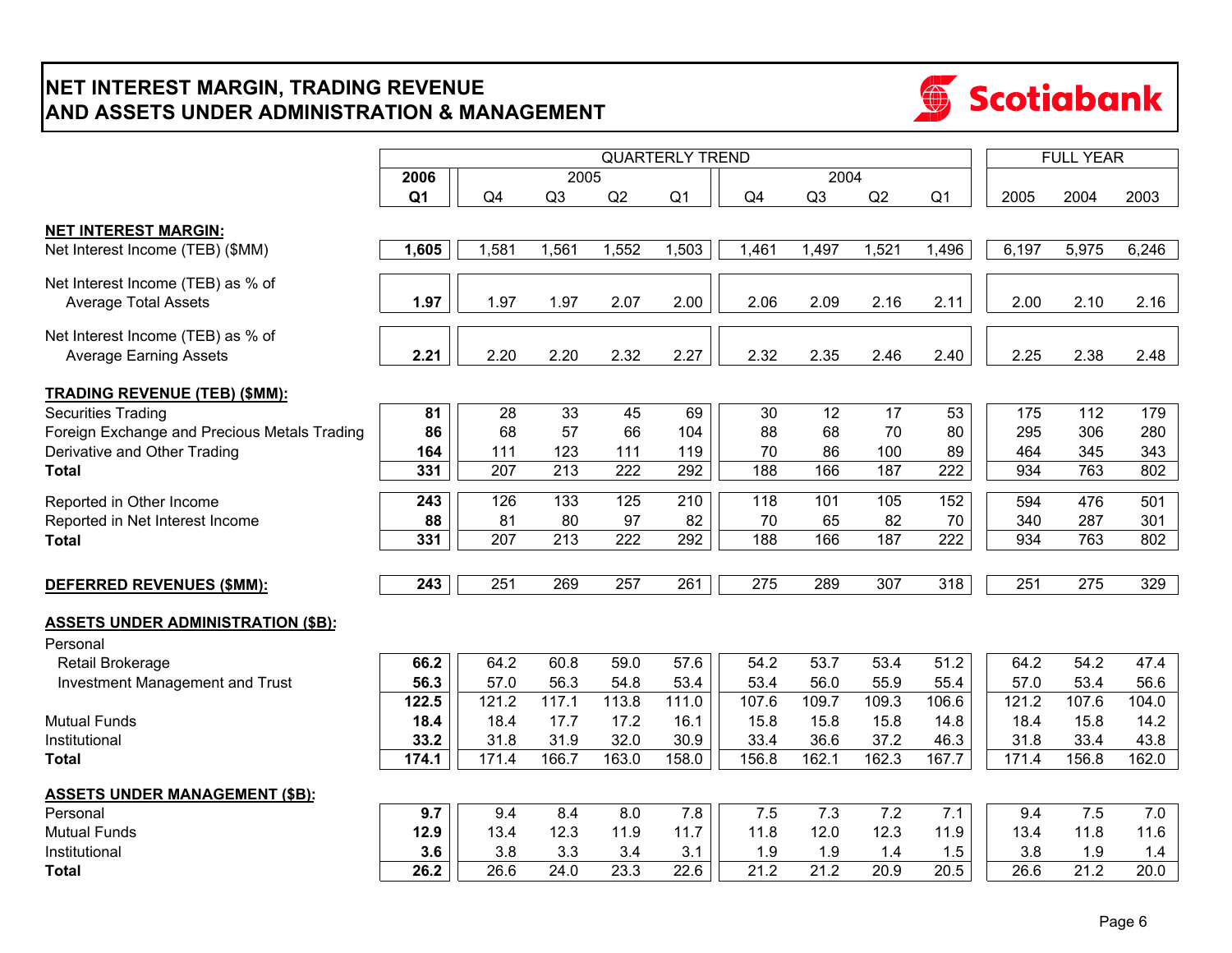## **OTHER INCOME**



|                                                            | <b>QUARTERLY TREND</b> |       |       |       |                 |      |                |       |                |       | <b>FULL YEAR</b> |       |  |  |
|------------------------------------------------------------|------------------------|-------|-------|-------|-----------------|------|----------------|-------|----------------|-------|------------------|-------|--|--|
|                                                            | 2006                   |       | 2005  |       |                 |      | 2004           |       |                |       |                  |       |  |  |
| (SMM)                                                      | Q <sub>1</sub>         | Q4    | Q3    | Q2    | Q <sub>1</sub>  | Q4   | Q <sub>3</sub> | Q2    | Q <sub>1</sub> | 2005  | 2004             | 2003  |  |  |
|                                                            |                        |       |       |       |                 |      |                |       |                |       |                  |       |  |  |
| <b>Card Revenues</b>                                       | 75                     | 67    | 66    | 56    | 62              | 59   | 58             | 53    | 61             | 251   | 231              | 204   |  |  |
| <b>Deposit and Payment Services</b>                        |                        |       |       |       |                 |      |                |       |                |       |                  |       |  |  |
| <b>Deposit Services</b>                                    | 153                    | 149   | 151   | 140   | 141             | 136  | 141            | 131   | 128            | 581   | 536              | 479   |  |  |
| <b>Other Payment Services</b>                              | 36                     | 32    | 33    | 28    | 27              | 25   | 28             | 30    | 27             | 120   | 110              | 114   |  |  |
|                                                            | 189                    | 181   | 184   | 168   | 168             | 161  | 169            | 161   | 155            | 701   | 646              | 593   |  |  |
| <b>Mutual Funds</b>                                        | 58                     | 52    | 50    | 47    | 44              | 44   | 43             | 43    | 41             | 193   | 171              | 161   |  |  |
| <b>Investment Management, Brokerage and Trust Services</b> |                        |       |       |       |                 |      |                |       |                |       |                  |       |  |  |
| Retail Brokerage                                           | 119                    | 114   | 101   | 110   | 102             | 74   | 80             | 96    | 85             | 427   | 335              | 280   |  |  |
| Personal and Corporate Trust                               | 26                     | 29    | 27    | 29    | 26              | 26   | 30             | 33    | 27             | 111   | 116              | 122   |  |  |
| Investment Management and Custody                          | 16                     | 16    | 15    | 17    | 14              | 13   | 13             | 14    | 13             | 62    | 53               | 53    |  |  |
|                                                            | 161                    | 159   | 143   | 156   | 142             | 113  | 123            | 143   | 125            | 600   | 504              | 455   |  |  |
| <b>Credit Fees</b>                                         |                        |       |       |       |                 |      |                |       |                |       |                  |       |  |  |
| <b>Commitment and Other Credit Fees</b>                    | 103                    | 104   | 113   | 110   | 109             | 116  | 124            | 117   | 120            | 436   | 477              | 565   |  |  |
| <b>Acceptance Fees</b>                                     | 28                     | 27    | 27    | 25    | 27              | 27   | 26             | 27    | 26             | 106   | 106              | 119   |  |  |
|                                                            | 131                    | 131   | 140   | 135   | $\frac{136}{ }$ | 143  | 150            | 144   | 146            | 542   | 583              | 684   |  |  |
| <b>Trading Revenues</b>                                    | 243                    | 126   | 133   | 125   | 210             | 118  | 101            | 105   | 152            | 594   | 476              | 501   |  |  |
| <b>Investment Banking</b>                                  |                        |       |       |       |                 |      |                |       |                |       |                  |       |  |  |
| Underwriting Fees and Other Commissions                    | 104                    | 121   | 115   | 123   | 134             | 100  | 117            | 139   | 121            | 493   | 477              | 472   |  |  |
| Foreign Exchange and Other                                 | 51                     | 50    | 47    | 44    | 46              | 44   | 43             | 44    | 40             | 187   | 171              | 201   |  |  |
|                                                            | 155                    | 171   | 162   | 167   | 180             | 144  | 160            | 183   | 161            | 680   | 648              | 673   |  |  |
| <b>Net Gain on Investment Securities</b>                   | 94                     | 109   | 109   | 134   | 62              | 54   | 106            | 247   | 70             | 414   | 477              | 159   |  |  |
| <b>Securitization Revenues</b>                             | 13                     | 19    | 21    | 20    | 19              | 26   | 17             | 40    | 28             | 79    | 111              | 140   |  |  |
| Other                                                      | 106                    | 139   | 120   | 128   | 88              | 134  | 108            | 130   | 101            | 475   | 473              | 445   |  |  |
| <b>Total Other Income</b>                                  | 1,225                  | 1,154 | 1,128 | 1,136 | 1,111           | 996  | 1,035          | 1,249 | 1,040          | 4,529 | 4,320            | 4,015 |  |  |
| % of Total Revenue (TEB)                                   | 43.3                   | 42.2  | 41.9  | 42.3  | 42.5            | 40.5 | 40.9           | 45.1  | 41.0           | 42.2  | 42.0             | 39.1  |  |  |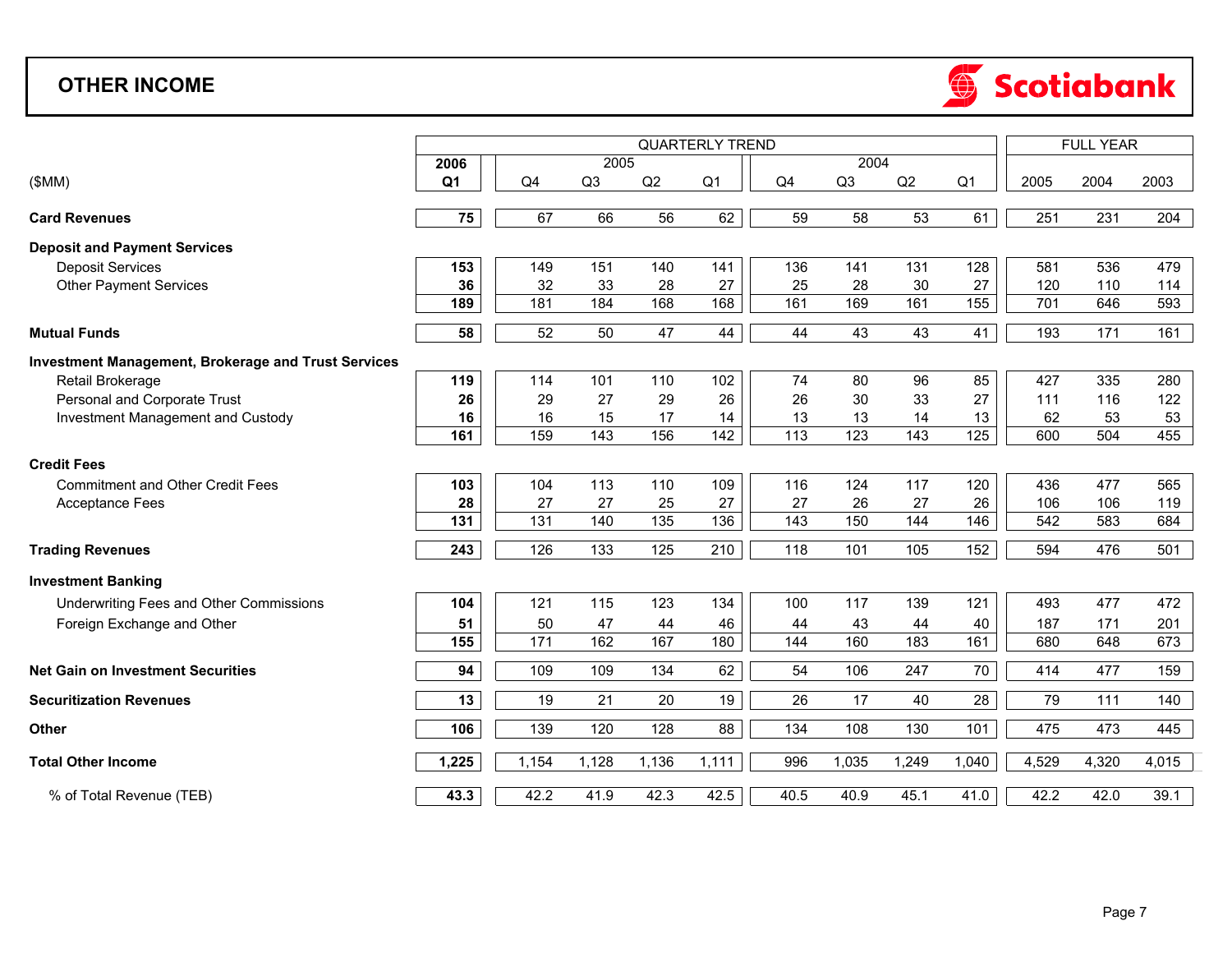#### **NON-INTEREST EXPENSES**



|                                                  | <b>QUARTERLY TREND</b> |                  |                |                |                   |                  |                       |                |                   |                | <b>FULL YEAR</b> |                  |  |  |
|--------------------------------------------------|------------------------|------------------|----------------|----------------|-------------------|------------------|-----------------------|----------------|-------------------|----------------|------------------|------------------|--|--|
|                                                  | 2006                   |                  | 2005           |                |                   |                  | 2004                  |                |                   |                |                  |                  |  |  |
| (SMM)                                            | Q <sub>1</sub>         | Q4               | Q3             | Q2             | Q <sub>1</sub>    | Q4               | Q3                    | Q2             | Q <sub>1</sub>    | 2005           | 2004             | 2003             |  |  |
| <b>Salaries and Employee Benefits</b>            |                        |                  |                |                |                   |                  |                       |                |                   |                |                  |                  |  |  |
| <b>Salaries</b>                                  | 498                    | 515              | 494            | 480            | 474               | 487              | 486                   | 479            | 481               | 1,963          | 1,933            | 2,001            |  |  |
| Performance-based Compensation                   | 293                    | 222              | 246            | 275            | 277               | 221              | 257                   | 281            | 232               | 1,020          | 991              | 920              |  |  |
| Pension and Other Employee Benefits              | 143                    | 124              | 134            | 128            | 119               | 121              | 132                   | 147            | 128               | 505            | 528              | 440              |  |  |
|                                                  | 934                    | 861              | 874            | 883            | 870               | 829              | 875                   | 907            | 841               | 3,488          | 3,452            | 3,361            |  |  |
| <b>Premises and Technology</b>                   |                        |                  |                |                |                   |                  |                       |                |                   |                |                  |                  |  |  |
| <b>Net Premises Rent</b>                         | 45                     | 45               | 43             | 46             | 42                | 40               | 43                    | 44             | 43                | 176            | 170              | 180              |  |  |
| <b>Premises Repairs and Maintenance</b>          | 14                     | 15               | 12             | 11             | 12                | 13               | 11                    | 11             | 11                | 50             | 46               | 44               |  |  |
| <b>Property Taxes</b>                            | 11                     | 15               | 16             | 15             | 15                | 15               | 18                    | 15             | 10                | 61             | 58               | 56               |  |  |
| Computer Equipment, Software and Data Processing | 123                    | 145              | 129            | 125            | 120               | 137              | 126                   | 119            | 127               | 519            | 509              | 498              |  |  |
| Depreciation                                     | 45                     | 38               | 46             | 46             | 43                | 45               | 46                    | 48             | 50                | 173            | 189              | 208              |  |  |
| <b>Other Premises Costs</b>                      | 43                     | 44               | 42             | 42             | 41                | 43               | 39                    | 45             | 40                | 169            | 167              | 170              |  |  |
|                                                  | 281                    | 302              | 288            | 285            | 273               | 293              | 283                   | 282            | 281               | 1,148          | 1,139            | 1,156            |  |  |
| <b>Communications</b>                            |                        |                  |                |                |                   |                  |                       |                |                   |                |                  |                  |  |  |
| Telecommunications                               | 16                     | 17               | 16             | 16             | 15                | 17               | 15                    | 16             | 15                | 64             | 63               | 68               |  |  |
| Stationery, Postage and Courier                  | 48                     | 49               | 50             | 47             | 45                | 50               | 47                    | 44             | 44                | 191            | 185              | 183              |  |  |
|                                                  | 64                     | 66               | 66             | 63             | 60                | 67               | 62                    | 60             | 59                | 255            | 248              | 251              |  |  |
|                                                  |                        |                  |                |                |                   |                  |                       |                |                   |                |                  |                  |  |  |
| <b>Advertising and Business Development</b>      |                        |                  |                |                |                   |                  |                       |                |                   |                |                  |                  |  |  |
| Advertising and Promotion                        | 25                     | 54               | 34             | 28             | 23                | 33               | 26                    | 28             | 26                | 139            | 113              | 103              |  |  |
| <b>Travel and Business Development</b>           | 22                     | 27<br>81         | 24             | 22             | 20<br>43          | 26<br>59         | 25<br>$\overline{51}$ | 25<br>53       | 21<br>47          | 93             | 97               | 96               |  |  |
|                                                  | 47                     |                  | 58             | 50             |                   |                  |                       |                |                   | 232            | 210              | 199              |  |  |
| Professional                                     | 32                     | 55               | 44             | 45             | 42                | 48               | 39                    | 47             | 29                | 186            | 163              | 141              |  |  |
| <b>Business and Capital Taxes</b>                |                        |                  |                |                |                   |                  |                       |                |                   |                |                  |                  |  |  |
| <b>Business Taxes</b>                            | 25                     | 21               | 24             | 22             | 24                | 20               | 23                    | 23             | 23                | 91             | 89               | 90               |  |  |
| <b>Capital Taxes</b>                             | 12                     | $\boldsymbol{9}$ | 14             | 20             | 13                | 12               | 14                    | 13             | 14                | 56             | 53               | 54               |  |  |
|                                                  | 37                     | 30               | 38             | 42             | $\overline{37}$   | 32               | 37                    | 36             | $\overline{37}$   | 147            | 142              | $\overline{144}$ |  |  |
| Other                                            |                        |                  |                |                |                   |                  |                       |                |                   |                |                  |                  |  |  |
| <b>Employee Training</b>                         | 8                      | 20               | 11             | 8              | 6                 | 14               | 12                    | 8              | 9                 | 45             | 43               | 37               |  |  |
| Amortization of Intangibles                      | 8                      | 9                | 6              | $\overline{7}$ | $\overline{7}$    | $\overline{7}$   | 6                     | $\overline{7}$ | $\overline{7}$    | 29             | 27               | 29               |  |  |
| Other                                            | 151                    | 155              | 132            | 107            | 119               | 112              | 107                   | 123            | 96                | 513            | 438              | 382              |  |  |
|                                                  | 167                    | 184              | 149            | 122            | 132               | $\overline{133}$ | 125                   | 138            | $\frac{112}{112}$ | 587            | 508              | 448              |  |  |
| <b>Total excluding Special Items</b>             | 1,562                  | 1,579            | 1,517          | 1,490          | 1,457             | 1,461            | 1,472                 | 1,523          | 1,406             | 6,043          | 5,862            | 5,700            |  |  |
| Loss on Disposal of Subsidiary Operations        | $\blacksquare$         | $\sim$           | $\blacksquare$ | $\blacksquare$ | $\blacksquare$    | $\blacksquare$   | $\sim$                | $\sim$         | $\sim$            | $\blacksquare$ | $\sim$           | 31               |  |  |
|                                                  |                        |                  |                |                |                   |                  |                       |                |                   |                |                  |                  |  |  |
| <b>Total Non-Interest Expenses</b>               | 1,562                  | 1,579            | 1,517          | 1,490          | 1,457             | 1,461            | 1,472                 | 1,523          | 1,406             | 6,043          | 5,862            | 5,731            |  |  |
| Productivity Ratio (TEB) (%)                     | 55.2                   | 57.8             | 56.4           | 55.4           | $\overline{55.7}$ | 59.4             | 58.1                  | 55.0           | 55.4              | 56.3           | 56.9             | 55.9             |  |  |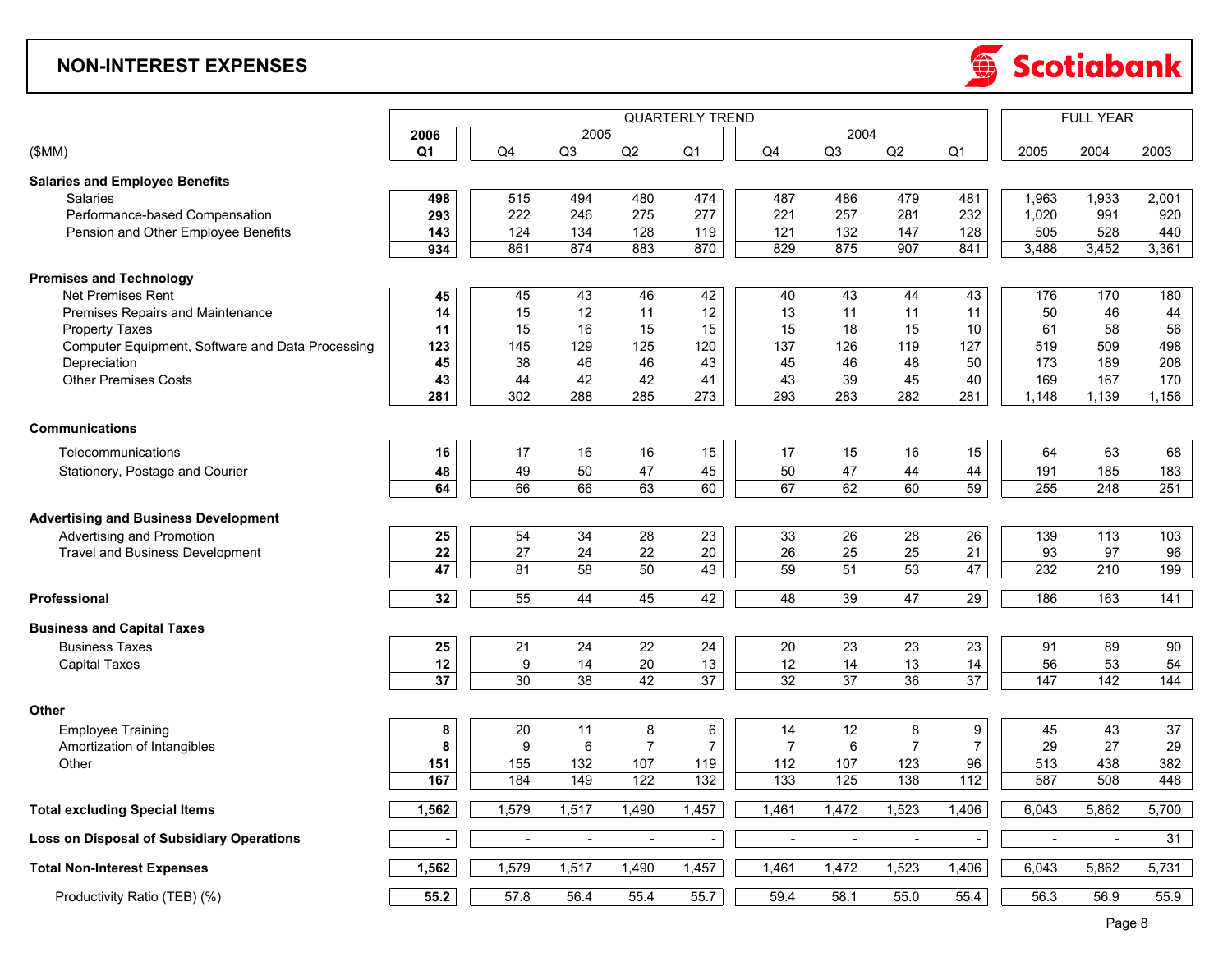#### **BALANCE SHEET**

|                                                              |                  |                  |                  | <b>FULL YEAR</b> |                        |                  |                  |                  |                  |                  |                  |                  |
|--------------------------------------------------------------|------------------|------------------|------------------|------------------|------------------------|------------------|------------------|------------------|------------------|------------------|------------------|------------------|
|                                                              | 2006             |                  | 2005             |                  | <b>QUARTERLY TREND</b> |                  | 2004             |                  |                  |                  |                  |                  |
| (\$MM)                                                       | Q <sub>1</sub>   | Q4               | Q3               | Q <sub>2</sub>   | Q <sub>1</sub>         | Q4               | Q <sub>3</sub>   | Q2               | Q <sub>1</sub>   | 2005             | 2004             | 2003             |
| <b>Cash Resources</b>                                        | 23,940           | 20,505           | 22,135           | 20,494           | 19,985                 | 17,155           | 20,526           | 20,712           | 18,851           | 20,505           | 17,155           | 20,581           |
| Securities - Investment                                      | 26,140           | 23,452           | 23,235           | 22,781           | 22,477                 | 15,717           | 18,343           | 18,377           | 18,288           | 23,452           | 15,717           | 20,293           |
| - Trading                                                    | 51,873<br>78,013 | 50,007<br>73,459 | 50,541<br>73,776 | 50,164<br>72,945 | 46,656<br>69,133       | 43,056<br>58,773 | 46,161<br>64,504 | 42,184<br>60,561 | 44,439<br>62,727 | 50,007<br>73,459 | 43,056<br>58,773 | 42,899<br>63,192 |
|                                                              |                  |                  |                  |                  |                        |                  |                  |                  |                  |                  |                  |                  |
| Loans - Residential Mortgages<br>- Personal and Credit Cards | 77,042<br>35,331 | 75,520<br>34,695 | 73,867<br>33,981 | 70,848<br>34,403 | 70,070<br>33,855       | 69,018<br>30,182 | 66,955<br>29,475 | 63,829<br>28,432 | 62,583<br>27,046 | 75,520<br>34,695 | 69,018<br>30,182 | 61,646<br>26,277 |
| - Business and Governments                                   | 62,608           | 62,681           | 63,604           | 62,174           | 61,281                 | 57,384           | 61,259           | 62,485           | 63,155           | 62,681           | 57,384           | 64,313           |
| - Reverse Repos                                              | 20,058           | 20,578           | 23,290           | 20,748           | 19,769                 | 17,880           | 21,307           | 21,225           | 19,266           | 20,578           | 17,880           | 22,648           |
| - Sub-total                                                  | 195,039          | 193,474          | 194,742          | 188,173          | 184,975                | 174,464          | 178,996          | 175,971          | 172,050          | 193,474          | 174,464          | 174,884          |
| <b>Allowance for Credit Losses</b>                           | (2, 434)         | (2, 469)         | (2, 565)         | (2, 591)         | (2,641)                | (2,696)          | (3, 242)         | (3, 303)         | (3, 257)         | (2, 469)         | (2,696)          | (3, 217)         |
| - Total Net Loans                                            | 192,605          | 191,005          | 192,177          | 185,582          | 182,334                | 171,768          | 175,754          | 172,668          | 168,793          | 191,005          | 171,768          | 171,667          |
| Acceptances                                                  | 8,147            | 7,576            | 7,353            | 7.194            | 6,283                  | 7.086            | 6.494            | 7,219            | 6,887            | 7,576            | 7,086            | 6,811            |
| <b>Trading Derivatives' Market Valuation</b>                 | 12,926           | 11,622           | 11,334           | 12,884           | 12,493                 | 14,198           | 11,163           | 13,745           | 15,547           | 11,622           | 14,198           | 15,308           |
| Land, Buildings and Equipment, net                           | 1,926            | 1,934            | 1,947            | 1,904            | 1,937                  | 1,872            | 1,872            | 1,872            | 1,863            | 1,934            | 1,872            | 1,944            |
| Goodwill                                                     | 497              | 498              | 546              | 292              | 270                    | 261              | 271              | 280              | 280              | 498              | 261              | 270              |
| Other Intangible Assets<br><b>Other Assets</b>               | 226<br>6,671     | 235<br>7,191     | 219<br>8,046     | 226<br>7,569     | 233<br>7,879           | 240<br>7,859     | 246<br>6,060     | 253<br>6,324     | 276<br>6,227     | 235<br>7,191     | 240<br>7,859     | 284<br>5,835     |
| <b>Total Assets</b>                                          | 324,951          | 314,025          | 317,533          | 309,090          | 300,547                | 279,212          | 286,890          | 283,634          | 281,451          | 314,025          | 279,212          | 285,892          |
|                                                              |                  |                  |                  |                  |                        |                  |                  |                  |                  |                  |                  |                  |
| Deposits - Personal                                          | 86,289           | 83,953           | 83,840           | 82,527           | 81,059                 | 79,020           | 79,569           | 79,464           | 78,328           | 83,953           | 79,020           | 76,431           |
| - Banks                                                      | 27,606           | 24,103           | 24,912           | 25,184           | 24,341                 | 22,051           | 24,086           | 22,691           | 24,009           | 24,103           | 22,051           | 22,700           |
| - Business and Governments                                   | 113,652          | 109,389          | 111,257          | 107,071          | 101,466                | 94,125           | 97,478           | 95,486           | 89,463           | 109,389          | 94,125           | 93,541           |
| - Total                                                      | 227,547          | 217,445          | 220,009          | 214,782          | 206,866                | 195,196          | 201,133          | 197,641          | 191,800          | 217,445          | 195,196          | 192,672          |
| <b>Other Liabilities</b>                                     |                  |                  |                  |                  |                        |                  |                  | 22,535           |                  |                  |                  |                  |
| - Repos<br>- Securities Sold Short                           | 24,902           | 26,032<br>11,250 | 27,003<br>9,976  | 25,164<br>8,542  | 24,846<br>7,453        | 19,428           | 23,299           | 9,527            | 24,144           | 26,032<br>11,250 | 19,428           | 28,686<br>9,219  |
| - Trading Derivatives' Market Valuation                      | 10,513<br>13,639 | 11,193           | 12,049           | 11,445           | 11,993                 | 7,585<br>14,054  | 11,421<br>10,972 | 12,645           | 9,911<br>15,160  | 11,193           | 7,585<br>14,054  | 14,758           |
| - Other                                                      | 28,826           | 28,676           | 28,926           | 29,830           | 30,796                 | 23,099           | 19,868           | 21,193           | 21,013           | 28,676           | 23,099           | 21,282           |
| - Total                                                      | 77,880           | 77,151           | 77,954           | 74,981           | 75,088                 | 64,166           | 65,560           | 65,900           | 70,228           | 77,151           | 64,166           | 73,945           |
| <b>Subordinated Debentures</b>                               | 2,578            | 2,597            | 2,617            | 2,633            | 2,625                  | 2,615            | 2,666            | 2,686            | 2,664            | 2,597            | 2,615            | 2,661            |
| Capital Instrument Liabilities                               | 750              | 750              | 750              | 750              | 750                    | 2,250            | 2,250            | 2,250            | 2,250            | 750              | 2,250            | 2,500            |
| Equity - Preferred Shares                                    | 600              | 600              | 600              | 600              | 300                    | 300              | 300              | 300              | 300              | 600              | 300              | 300              |
| - Common Shares and Contributed Surplus                      | 3,339            | 3,317            | 3,314            | 3,242            | 3,234                  | 3.229            | 3,204            | 3,187            | 3,115            | 3,317            | 3,229            | 3,141            |
| - Retained Earnings                                          | 14,458           | 14,126           | 13,909           | 13,517           | 13,236                 | 13,239           | 12,881           | 12,512           | 12,144           | 14,126           | 13,239           | 11,747           |
| - Cumulative Foreign Currency Translation                    | (2, 201)         | (1,961)          | (1,620)          | (1, 415)         | (1, 552)               | (1,783)          | (1, 104)         | (842)            | (1,050)          | (1,961)          | (1,783)          | (1,074)          |
| - Common Equity                                              | 15,596           | 15,482           | 15,603           | 15,344           | 14,918                 | 14,685           | 14,981           | 14,857           | 14,209           | 15,482           | 14,685           | 13,814           |
| - Total Equity                                               | 16,196           | 16,082           | 16,203           | 15,944           | 15,218                 | 14,985           | 15,281           | 15,157           | 14,509           | 16,082           | 14,985           | 14,114           |
| <b>Total Liabilities and Shareholders' Equity</b>            | 324,951          | 314,025          | 317,533          | 309,090          | 300,547                | 279,212          | 286,890          | 283,634          | 281,451          | 314,025          | 279,212          | 285,892          |

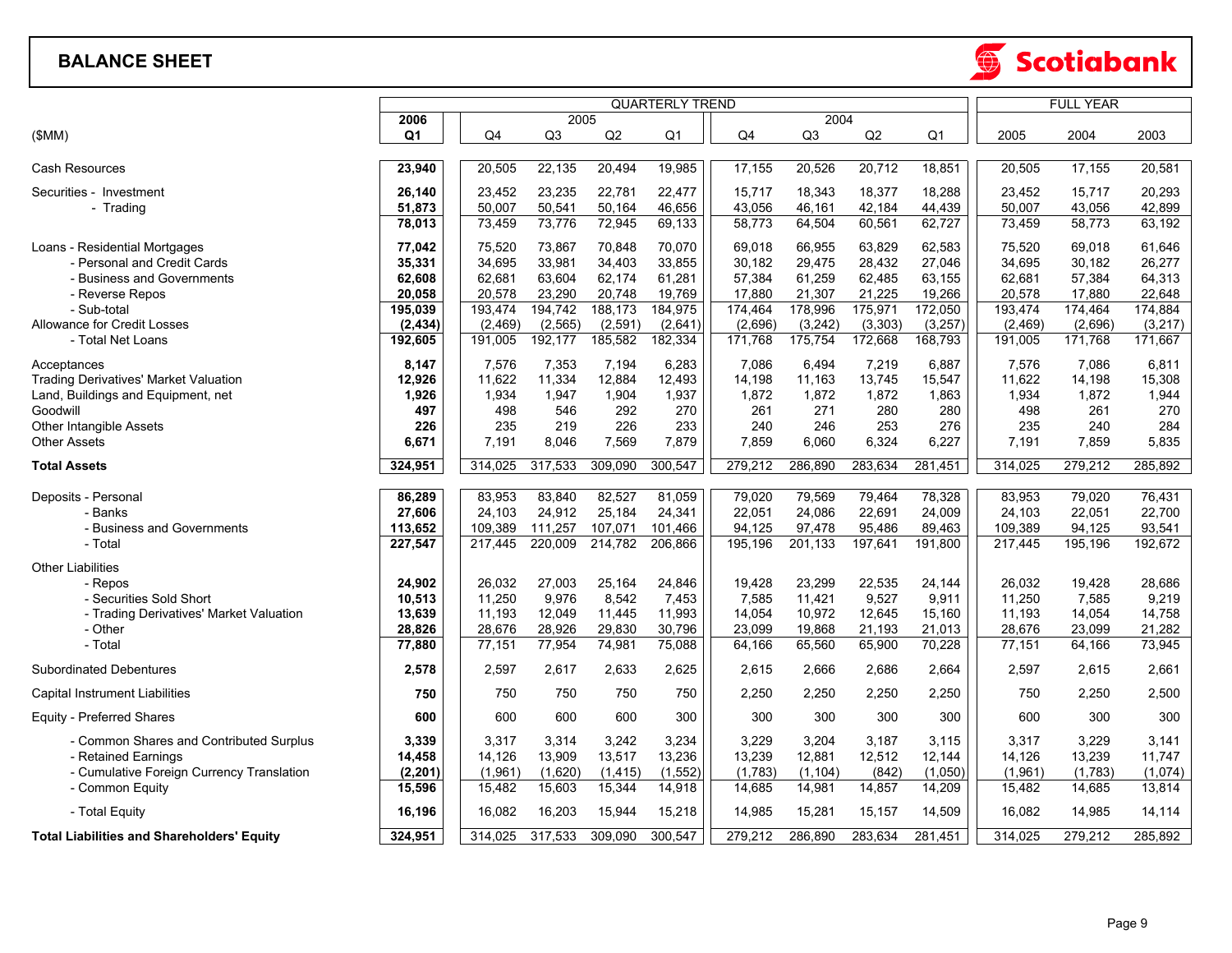## **AVERAGE BALANCE SHEET**



|                                                   | <b>QUARTERLY TREND</b> |         |                |         |                |         |         |         |                |         | <b>FULL YEAR</b> |         |  |
|---------------------------------------------------|------------------------|---------|----------------|---------|----------------|---------|---------|---------|----------------|---------|------------------|---------|--|
|                                                   | 2006                   |         | 2004<br>2005   |         |                |         |         |         |                |         |                  |         |  |
| (SMM)                                             | Q <sub>1</sub>         | Q4      | Q <sub>3</sub> | Q2      | Q <sub>1</sub> | Q4      | Q3      | Q2      | Q <sub>1</sub> | 2005    | 2004             | 2003    |  |
|                                                   |                        |         |                |         |                |         |         |         |                |         |                  |         |  |
| Deposits with Other Banks                         | 18,457                 | 19,098  | 18,063         | 17,755  | 17,037         | 16,209  | 17,569  | 17,717  | 15,762         | 17,990  | 16,809           | 16,260  |  |
| <b>Securities</b>                                 | 78,572                 | 74,842  | 74,544         | 71,145  | 67,946         | 61,650  | 63,833  | 64,544  | 63,634         | 72,127  | 63,409           | 58,251  |  |
| Loans - Residential Mortgages                     | 76,510                 | 74,537  | 71,986         | 70,252  | 69,634         | 68,091  | 65,056  | 62,722  | 62,049         | 71,613  | 64,490           | 57,875  |  |
| - Personal and Credit Cards                       | 34,767                 | 34,041  | 34,144         | 34,257  | 32,565         | 29,339  | 28,606  | 27,610  | 26,423         | 33,748  | 27,997           | 24,467  |  |
| - Business and Governments                        | 57,828                 | 57,726  | 58,758         | 58,065  | 54,972         | 55,450  | 58,060  | 58,994  | 59,020         | 57,375  | 57,874           | 67,270  |  |
| - Reverse Repos                                   | 22,190                 | 24,328  | 23,853         | 23,136  | 20,712         | 19,570  | 20,012  | 20,198  | 21,001         | 23,007  | 20,195           | 27,849  |  |
| - Total                                           | 191,295                | 190,632 | 188,741        | 185,710 | 177,883        | 172,450 | 171,734 | 169,524 | 168,493        | 185,743 | 170,556          | 177,461 |  |
| <b>Total Earning Assets</b>                       | 288,324                | 284,572 | 281.348        | 274,610 | 262,866        | 250,309 | 253,136 | 251,785 | 247,889        | 275,860 | 250,774          | 251,972 |  |
| Acceptances                                       | 8,138                  | 7,749   | 7,455          | 7,149   | 7,099          | 6,950   | 7,254   | 7,161   | 6,879          | 7,365   | 7,061            | 7,952   |  |
| <b>Other Assets</b>                               | 25,988                 | 25,264  | 25,531         | 25,607  | 27,858         | 24,722  | 24,080  | 27,086  | 28,016         | 26,149  | 26,151           | 28,589  |  |
| <b>Total Assets</b>                               | 322,450                | 317,585 | 314,334        | 307,366 | 297,823        | 281,981 | 284,470 | 286,032 | 282,785        | 309,374 | 283,986          | 288,513 |  |
| - Personal<br>Deposits                            | 84,546                 | 82,617  | 82,158         | 80,947  | 79,327         | 78,569  | 78,805  | 78,047  | 76,411         | 81,265  | 77,958           | 75,888  |  |
| - Banks                                           | 25,581                 | 23,586  | 24,778         | 24,181  | 22,029         | 22,739  | 24,488  | 24,780  | 23,113         | 23,646  | 23,774           | 25,201  |  |
| - Business and Governments                        | 113,902                | 111,818 | 108,627        | 104,722 | 101,225        | 97,565  | 95,553  | 94,304  | 90,550         | 106,607 | 94,494           | 89,313  |  |
| - Total                                           | 224,029                | 218,021 | 215,563        | 209,850 | 202,581        | 198,873 | 198,846 | 197,131 | 190,074        | 211,518 | 196,226          | 190,402 |  |
| <b>Other Liabilities</b>                          | 78,941                 | 80,072  | 79,322         | 78,557  | 76,779         | 63,081  | 65,478  | 69,151  | 73,255         | 78,796  | 67,979           | 78,456  |  |
| <b>Subordinated Debentures</b>                    | 2,591                  | 2,600   | 2,625          | 2,620   | 2,612          | 2,644   | 2,677   | 2,667   | 2,656          | 2,614   | 2,661            | 3,191   |  |
| Capital Instrument Liabilities                    | 750                    | 750     | 750            | 750     | 750            | 2,250   | 2,250   | 2,250   | 2,489          | 750     | 2,311            | 2,462   |  |
| Shareholders' Equity - Preferred                  | 600                    | 600     | 600            | 458     | 300            | 300     | 300     | 300     | 300            | 490     | 300              | 300     |  |
| - Common                                          | 15,539                 | 15,542  | 15,474         | 15,131  | 14,801         | 14,833  | 14,919  | 14,533  | 14,011         | 15,206  | 14,509           | 13,702  |  |
| - Total                                           | 16,139                 | 16,142  | 16,074         | 15,589  | 15,101         | 15,133  | 15,219  | 14,833  | 14,311         | 15,696  | 14,809           | 14,002  |  |
| <b>Total Liabilities and Shareholders' Equity</b> | 322,450                | 317,585 | 314,334        | 307,366 | 297,823        | 281,981 | 284,470 | 286,032 | 282,785        | 309,374 | 283,986          | 288,513 |  |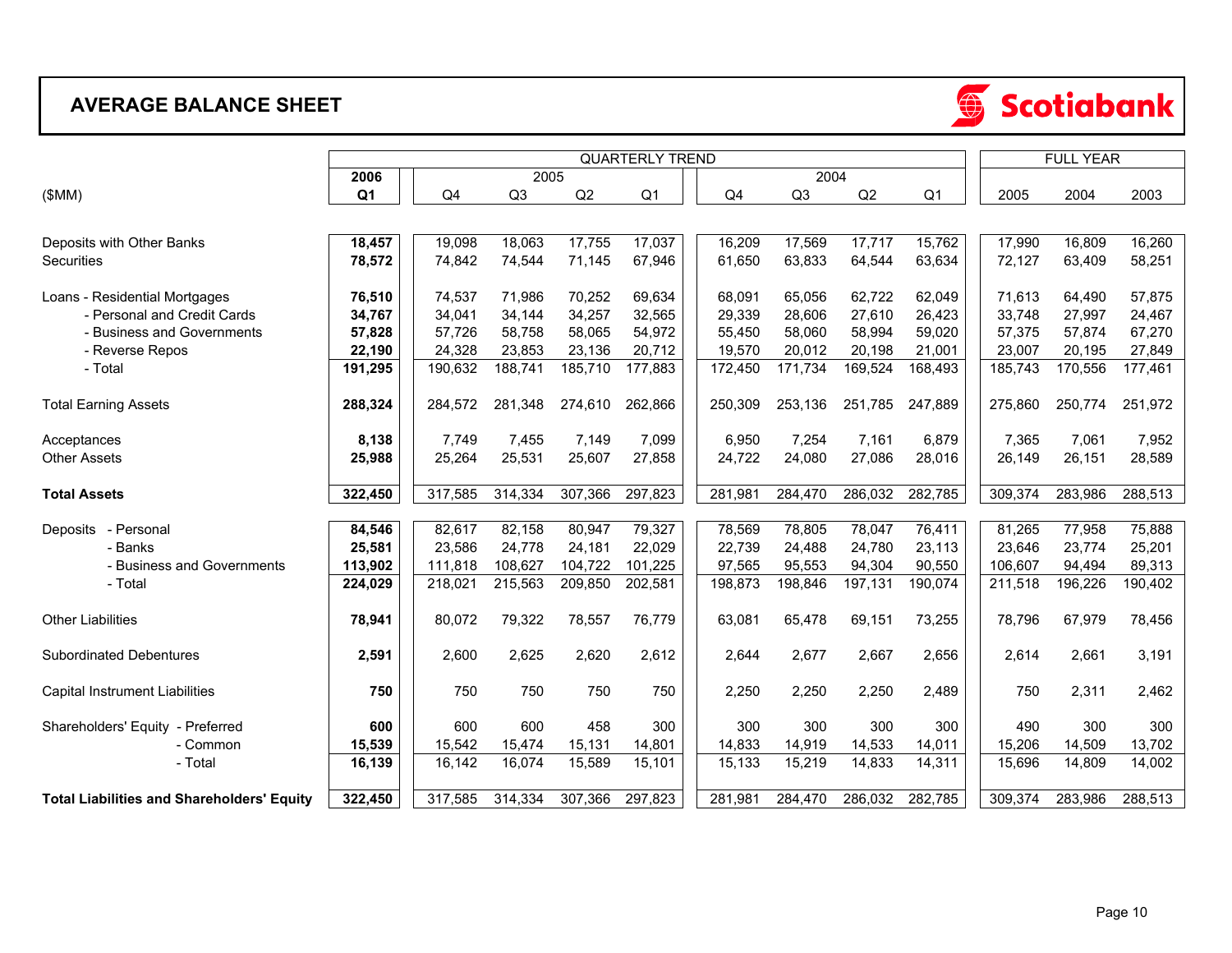## **CONSOLIDATED STATEMENT OF CHANGES IN SHAREHOLDERS' EQUITY AND RISK WEIGHTED ASSETS**



 $\bigoplus$ 

**Scotiabank**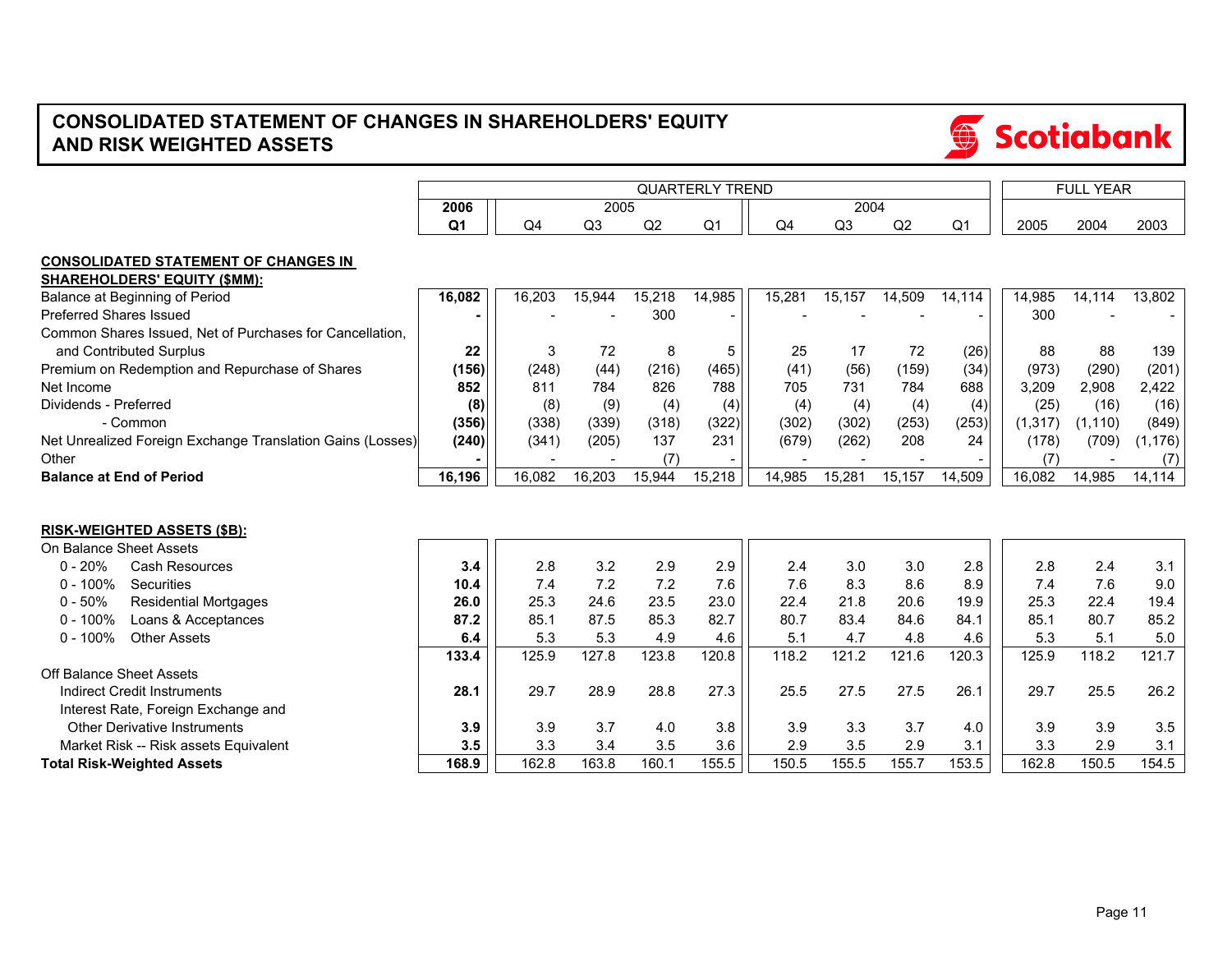#### **REGULATORY CAPITAL AND RISK-WEIGHTED CAPITAL RATIOS**



(1) Under OSFI Guidelines, the general allowance is included in Tier 2 capital up to a maximum of 0.875% of risk-weighted assets.

 retained earnings. (2) Represents changes to eligible general allowance, regulatory capital deductions for goodwill, securitization-related amounts and investments in associated corporations, and other charges (credits) to

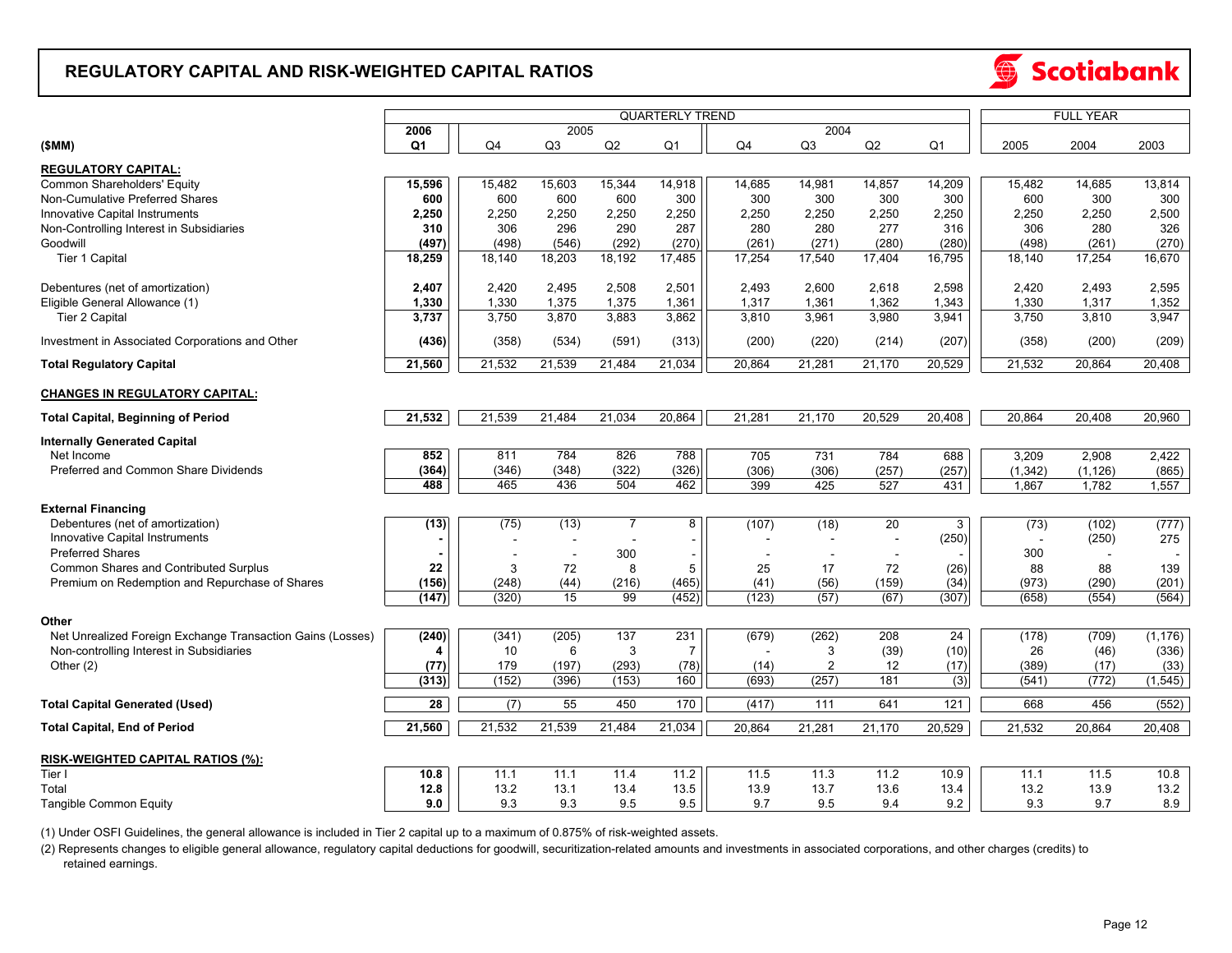## **DERIVATIVES**



|                                           |           |             |           |                    |             | Jan 31/06      | Oct 31/05      | Jan 31/05 |
|-------------------------------------------|-----------|-------------|-----------|--------------------|-------------|----------------|----------------|-----------|
|                                           | Notional  | Credit      | Potential | <b>Credit Risk</b> | CRE/Loans   | Risk-          | Risk-          | Risk-     |
|                                           | Principal | <b>Risk</b> | Future    | Equivalent         | and         | Weighted       | Weighted       | Weighted  |
| (SMM)                                     | Amount    | Amount      | Exposure  | Amount             | Acceptances | <b>Balance</b> | <b>Balance</b> | Balance   |
|                                           |           |             |           |                    |             |                |                |           |
| Interest Rate Contracts:                  |           |             |           |                    |             |                |                |           |
| Futures and Forward Rate Agreements       | 94,973    | 5           | 8         | 13                 |             | 4              | 5              | 3         |
| <b>Interest Rate Swaps</b>                | 427,238   | 3,619       | 2,093     | 5,712              | 2.8%        | 1,403          | 1,351          | 1,756     |
| <b>Options Purchased</b>                  | 28,915    | 234         | 66        | 300                | 0.1%        | 67             | 69             | 93        |
| <b>Options Written</b>                    | 28,642    |             |           |                    |             |                |                |           |
| Foreign Exchange Contracts:               |           |             |           |                    |             |                |                |           |
| Futures, Spot and Forwards                | 195,054   | 5,033       | 2,062     | 7,095              | 3.5%        | 2,060          | 1,532          | 1,721     |
| <b>Currency Swaps</b>                     | 67,370    | 4,034       | 3,363     | 7,397              | 3.7%        | 1,880          | 1,860          | 1,672     |
| <b>Options Purchased</b>                  | 2,313     | 58          | 34        | 92                 |             | 34             | 32             | 45        |
| <b>Options Written</b>                    | 2,429     |             |           |                    |             |                |                |           |
| <b>Other Derivative Contracts:</b>        |           |             |           |                    |             |                |                |           |
| Equity                                    | 29,750    | 562         | 1,785     | 2,347              | 1.2%        | 670            | 806            | 587       |
| Credit                                    | 21,754    | 148         | 1,370     | 1,518              | 0.8%        | 467            | 484            | 365       |
| Other                                     | 3,374     | 291         | 238       | 529                | 0.3%        | 192            | 97             | 83        |
| <b>Total Derivatives</b>                  | 901,812   | 13,984      | 11,019    | 25,003             | 12.4%       | 6,777          | 6,236          | 6,325     |
| Less: Impact of Master Netting Agreements |           | 7,803       | 4,511     | 12,314             | 6.1%        | 2,878          | 2,358          | 2,537     |
| <b>Total after Netting</b>                |           | 6,181       | 6,508     | 12,689             | 6.3%        | 3,899          | 3,878          | 3,788     |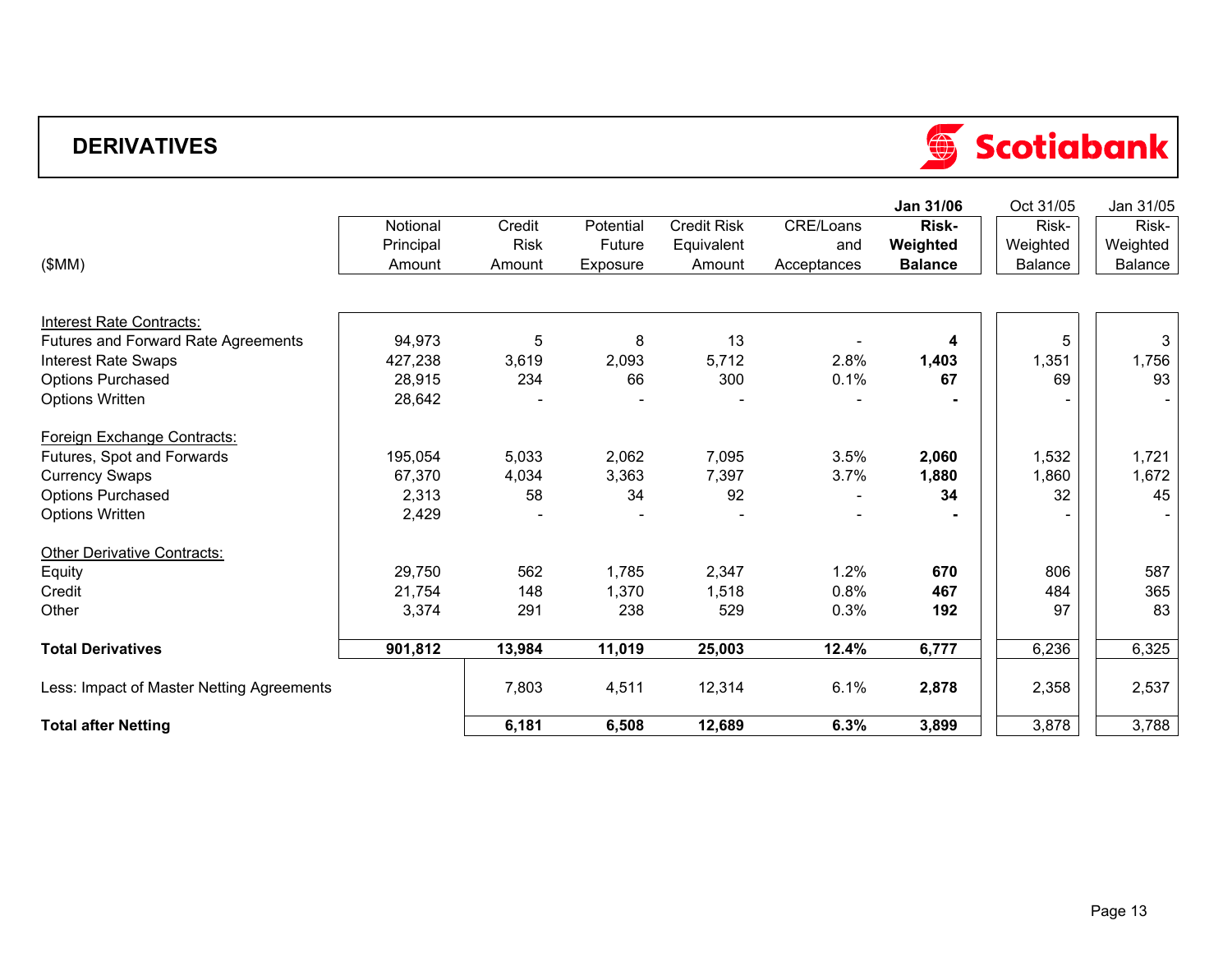#### **GROSS IMPAIRED LOANS**



|                                                       |          |          |              | <b>FULL YEAR</b> |          |            |          |          |          |            |          |          |
|-------------------------------------------------------|----------|----------|--------------|------------------|----------|------------|----------|----------|----------|------------|----------|----------|
|                                                       | 2006     |          | 2005<br>2004 |                  |          |            |          |          |          |            |          |          |
| (SMM)                                                 | Q1       | Q4       | Q3           | Q2               | Q1       | Q4         | Q3       | Q2       | Q1       | 2005       | 2004     | 2003     |
| <b>GROSS IMPAIRED LOANS:</b>                          |          |          |              |                  |          |            |          |          |          |            |          |          |
| Domestic                                              |          |          |              |                  |          |            |          |          |          |            |          |          |
| Retail                                                | 332      | 311      | 255          | 268              | 264      | 267        | 242      | 256      | 266      | 311        | 267      | 292      |
| Commercial                                            | 194      | 201      | 184          | 182              | 178      | 170        | 273      | 270      | 251      | 201        | 170      | 184      |
|                                                       | 526      | 512      | 439          | 450              | 442      | 437        | 515      | 526      | 517      | 512        | 437      | 476      |
|                                                       |          |          |              |                  |          |            |          |          |          |            |          |          |
| International                                         |          |          |              | 346              |          |            | 369      | 384      |          |            |          |          |
| Retail                                                | 333      | 319      | 363          |                  | 342      | 328<br>470 |          |          | 464      | 319<br>413 | 328      | 465      |
| Commercial                                            | 435      | 413      | 420          | 438              | 441      |            | 595      | 657      | 646      |            | 470      | 631      |
|                                                       | 768      | 732      | 783          | 784              | 783      | 798        | 964      | 1,041    | 1,110    | 732        | 798      | 1,096    |
| Scotia Capital                                        |          |          |              |                  |          |            |          |          |          |            |          |          |
| Canada                                                | 20       | 25       | 33           | 43               | 48       | 52         | 170      | 185      | 216      | 25         | 52       | 199      |
| U.S.A.                                                | 257      | 331      | 355          | 394              | 544      | 701        | 1.047    | 1,122    | .131     | 331        | 701      | 1,084    |
| Europe                                                | 192      | 220      | 153          | 211              | 211      | 212        | 319      | 325      | 295      | 220        | 212      | 386      |
|                                                       | 469      | 576      | 541          | 648              | 803      | 965        | 1,536    | 1,632    | 1,642    | 576        | 965      | 1,669    |
|                                                       |          |          |              |                  |          |            |          |          |          |            |          |          |
| <b>Total Gross Impaired Loans (1)</b>                 | 1,763    | 1,820    | 1,763        | 1,882            | 2,028    | 2,200      | 3,015    | 3,199    | 3,269    | 1,820      | 2,200    | 3,241    |
| Specific Allowance for Credit Losses                  | (1, 104) | (1, 139) | (1, 190)     | (1, 216)         | (1, 266) | (1, 321)   | (1, 817) | (1,828)  | (1,782)  | (1, 139)   | (1, 321) | (1,719)  |
| Total Net Impaired Loans after Specific Allowance (1) | 659      | 681      | 573          | 666              | 762      | 879        | 1,198    | 1,371    | 1,487    | 681        | 879      | 1,522    |
| General Allowance for Credit Losses                   | (1, 330) | (1, 330) | (1, 375)     | (1, 375)         | (1, 375) | (1, 375)   | (1, 425) | (1, 475) | (1, 475) | (1, 330)   | (1, 375) | (1, 475) |
| Total Net Impaired Loans after General Allowance (1)  | (671)    | (649)    | (802)        | (709)            | (613)    | (496)      | (227)    | (104)    | 12       | (649)      | (496)    | 47       |

#### **CHANGES IN GROSS IMPAIRED LOANS:**

|                                       | Domestic<br>Retail | Domestic<br>Commercial | International | Scotia<br>Capital | General<br>Allowance | Total    |
|---------------------------------------|--------------------|------------------------|---------------|-------------------|----------------------|----------|
|                                       |                    |                        |               |                   |                      |          |
| Q4/05 Gross Impaired Loans            | 311                | 201                    | 732           | 576               |                      | 1,820    |
| <b>New Classifications</b>            | 191                | 14                     | 122           |                   |                      | 327      |
| Declassifications, payments and sales | (85)               | (17)                   | (40)          | (78)              |                      | (220)    |
| <b>Net Classifications</b>            | 106                | (3)                    | 82            | (78)              |                      | 107      |
| Write-Offs                            | (85)               | (4)                    | (33)          | (9)               |                      | (131)    |
| Forex                                 | ۰                  | $\sim$                 | (13)          | (20)              |                      | (33)     |
| Q1/06 Gross Impaired Loans            | 332                | 194                    | 768           | 469               |                      | 1,763    |
| Allowance for Credit Losses           | (212)              | (119)                  | (589)         | (184)             | (1,330)              | (2, 434) |
| Q1/06 Net Impaired Loans              | 120                | 75                     | 179           | 285               | (1, 330)             | (671)    |

(1) excludes Designated Emerging Market (DEM) gross impaired loans and offsetting country risk provision prior to 2004.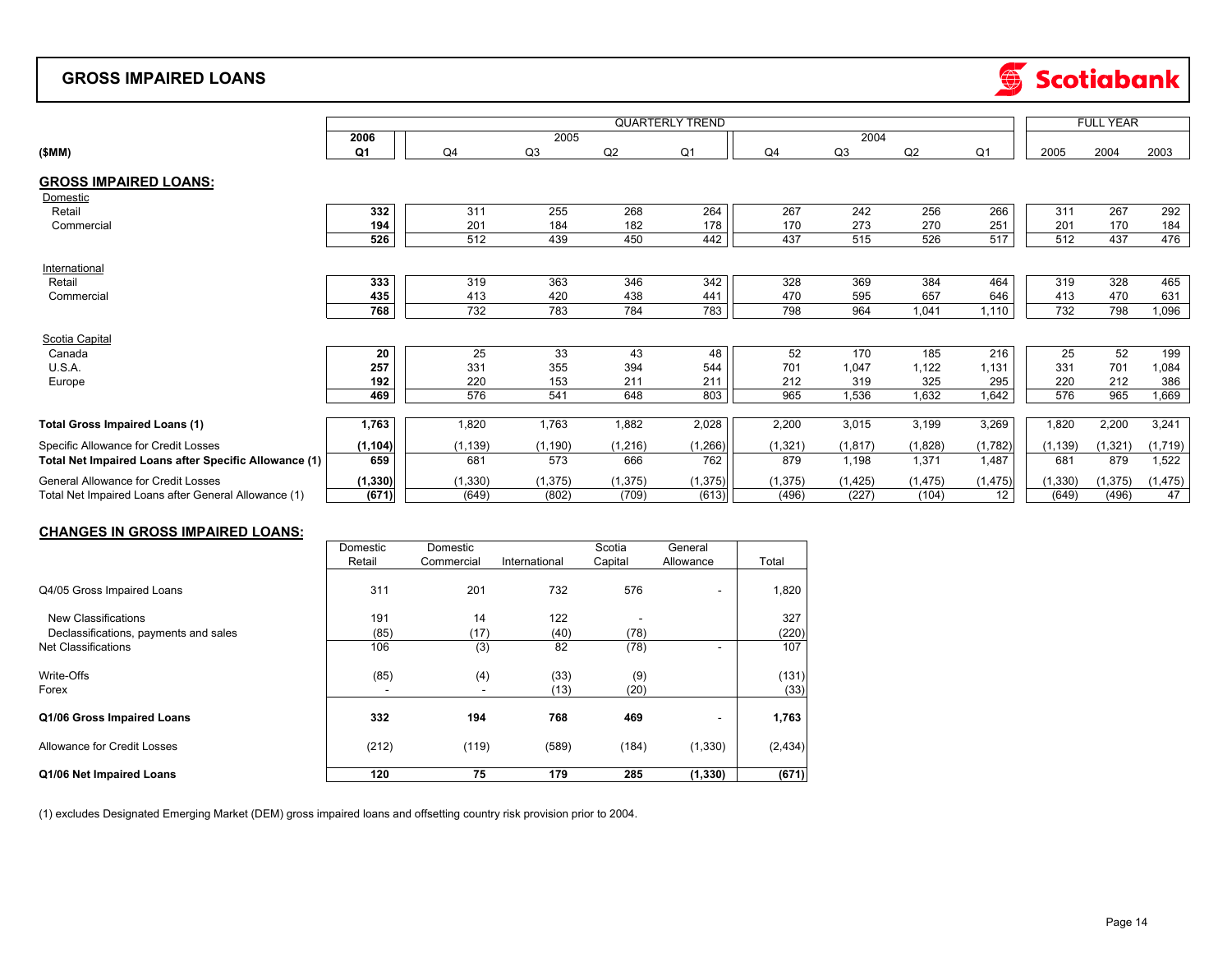### **NET IMPAIRED LOANS AND ALLOWANCE FOR CREDIT LOSSES**



|                                                          | <b>QUARTERLY TREND</b> |                |                |          |                |    |          |                |          |                | <b>FULL YEAR</b> |          |          |
|----------------------------------------------------------|------------------------|----------------|----------------|----------|----------------|----|----------|----------------|----------|----------------|------------------|----------|----------|
|                                                          | 2006                   | 2005<br>2004   |                |          |                |    |          |                |          |                |                  |          |          |
| (SMM)                                                    | Q <sub>1</sub>         | Q <sub>4</sub> | Q3             | Q2       | Q <sub>1</sub> | Q4 |          | Q <sub>3</sub> | Q2       | Q <sub>1</sub> | 2005             | 2004     | 2003     |
| <b>NET IMPAIRED LOANS:</b>                               |                        |                |                |          |                |    |          |                |          |                |                  |          |          |
| Domestic                                                 |                        |                |                |          |                |    |          |                |          |                |                  |          |          |
| Retail                                                   | 120                    | 95             | 74             | 93       | 82             |    | 78       | 69             | 87       | 90             | 95               | 78       | 102      |
| Commercial                                               | 75                     | 88             | 55             | 54       | 43             |    | 51       | 78             | 91       | 93             | 88               | 51       | 59       |
|                                                          | 195                    | 183            | 129            | 147      | 125            |    | 129      | 147            | 178      | 183            | 183              | 129      | 161      |
|                                                          |                        |                |                |          |                |    |          |                |          |                |                  |          |          |
| International                                            |                        |                |                |          |                |    |          |                |          |                |                  |          |          |
| Retail                                                   | 89                     | 73             | 42             | 60       | 42             |    | 57       | 136            | 133      | 205            | 73               | 57       | 219      |
| Commercial                                               | 90                     | 52             | 70             | 103      | 128            |    | 144      | 153            | 192      | 195            | 52               | 144      | 169      |
|                                                          | 179                    | $\frac{1}{25}$ | 112            | 163      | 170            |    | 201      | 289            | 325      | 400            | 125              | 201      | 388      |
| Scotia Capital                                           |                        |                |                |          |                |    |          |                |          |                |                  |          |          |
| Canada                                                   | $\mathbf{2}$           | 5              | 4              | 5        | 12             |    | 15       | 45             | 53       | 82             | 5                | 15       | 80       |
| U.S.A.                                                   | 188                    | 249            | 254            | 268      | 368            |    | 442      | 592            | 669      | 692            | 249              | 442      | 650      |
| Europe                                                   | 95                     | 119            | 74             | 83       | 87             |    | 92       | 125            | 146      | 130            | 119              | 92       | 243      |
|                                                          | 285                    | 373            | 332            | 356      | 467            |    | 549      | 762            | 868      | 904            | 373              | 549      | 973      |
|                                                          |                        |                |                |          |                |    |          |                |          |                |                  |          |          |
| <b>Total Net Impaired Loans after Specific Allowance</b> | 659                    | 681            | 573            | 666      | 762            |    | 879      | 1,198          | 1,371    | 1,487          | 681              | 879      | 1,522    |
| General Allowance for Credit Losses                      | (1, 330)               | (1, 330)       | (1, 375)       | (1, 375) | (1, 375)       |    | (1, 375) | (1, 425)       | (1, 475) | (1, 475)       | (1, 330)         | (1, 375) | (1, 475) |
|                                                          |                        |                |                |          |                |    |          |                |          |                |                  |          |          |
| Total Net Impaired Loans after General Allowance         | (671)                  | (649)          | (802)          | (709)    | (613)          |    | (496)    | (227)          | (104)    | 12             | (649)            | (496)    | 47       |
| Coverage Ratio (%) (1)                                   | 138.1                  | 135.7          | 145.5          | 137.7    | 130.2          |    | 122.5    | 107.5          | 103.3    | 99.6           | 135.7            | 122.5    | 98.5     |
|                                                          |                        |                |                |          |                |    |          |                |          |                |                  |          |          |
| <b>ALLOWANCE FOR CREDIT LOSSES:</b>                      |                        |                |                |          |                |    |          |                |          |                |                  |          |          |
| Balance, Beginning of Period                             | 2,475                  | 2,572          | 2,599          | 2,650    | 2,704          |    | 3,256    | 3,317          | 3,270    | 3,580          | 2,704            | 3,580    | 3,848    |
| <b>Presented with Securities</b>                         |                        |                | $\overline{a}$ | $\sim$   |                |    |          | $\sim$         | $\sim$   | (363)          |                  | (363)    |          |
| Write-offs                                               | (131)                  | (160)          | (188)          | (153)    | (149)          |    | (548)    | (117)          | (140)    | (177)          | (650)            | (982)    | (948)    |
| Recoveries                                               | 39                     | 68             | 53             | 48       | 36             |    | 39       | 46             | 33       | 40             | 205              | 158      | 164      |
| Provision for Credit Losses                              | 75                     | 36             | 85             | 35       | 74             |    | 40       | 50             | 130      | 170            | 230              | 390      | 893      |
| Foreign Currency Adjustment and Other (2)                | (13)                   | (41)           | 23             | 19       | (15)           |    | (83)     | (40)           | 24       | 20             | (14)             | (79)     | (377)    |
| <b>Balance, End of Period</b>                            | 2,445                  | 2,475          | 2,572          | 2,599    | 2,650          |    | 2,704    | 3,256          | 3,317    | 3,270          | 2,475            | 2,704    | 3,580    |
| Comprised of:                                            |                        |                |                |          |                |    |          |                |          |                |                  |          |          |
| Specific Allowance                                       | 1,104                  | 1,139          | 1,190          | 1,216    | 1,266          |    | 1,321    | 1,817          | 1,828    | 1,782          | 1,139            | 1,321    | 1,719    |
| <b>General Allowance</b>                                 | 1,330                  | 1,330          | 1,375          | 1,375    | 1,375          |    | 1,375    | 1,425          | 1,475    | 1,475          | 1,330            | 1,375    | 1,475    |
| <b>Other Liabilities</b>                                 | 11                     | 6              | $\overline{7}$ | 8        | -9             |    | 8        | 14             | 14       | 13             | 6                | 8        |          |
| Country Risk Allowance - Loans                           |                        |                |                |          |                |    |          |                |          |                |                  |          | 23       |
| - Securities                                             |                        |                |                |          |                |    |          |                |          |                |                  |          | 363      |
| <b>Total Allowance for Credit Losses</b>                 | 2,445                  | 2,475          | 2,572          | 2,599    | 2,650          |    | 2,704    | 3,256          | 3,317    | 3,270          | 2,475            | 2,704    | 3,580    |

(1) Specific and General Allowances for Credit Losses as a percentage of Total Gross Impaired Loans.

(2) includes acquisition of subsidiary in 2005 of \$59MM and transfer to Other Assets of \$64MM as a result of the new CICA accounting standard on Variable Interest Entity (VIE) effective November 1, 2004.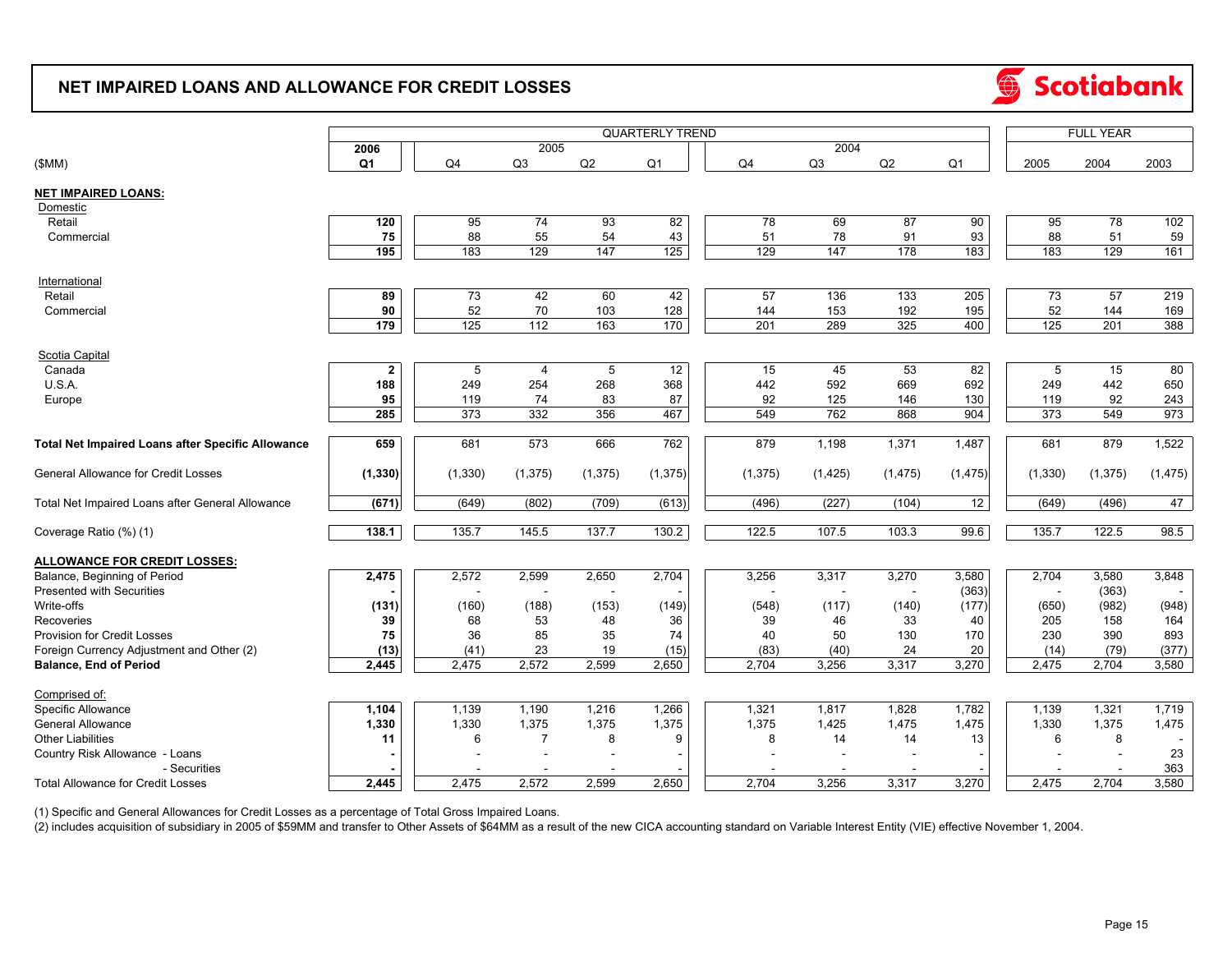# **CROSS BORDER EXPOSURES TO ASIA AND LATIN AMERICA**



#### Outstandings (net of provisions), US\$ millions

|                      |       |              | Interbank                | Govt./     | Invest. in     |                | Jan 31/06    | Oct 31/05    | Jan 31/05 |
|----------------------|-------|--------------|--------------------------|------------|----------------|----------------|--------------|--------------|-----------|
|                      | Loans | <b>Trade</b> | Deposits                 | Other Sec. | Affiliates (1) | Other $(2)$    | <b>Total</b> | <b>Total</b> | Total     |
| <b>ASIA</b>          |       |              |                          |            |                |                |              |              |           |
| Korea                | 373   | 276          |                          | 484        |                | 18             | 1,151        | 1,082        | 990       |
| Japan                | 543   | 43           | 67                       | 442        |                | 74             | 1,169        | 1,136        | 1,033     |
| India                | 455   | 439          |                          | 60         |                | 16             | 970          | 1,085        | 1,086     |
| Malaysia             | 230   |              |                          | 323        | 116            |                | 670          | 937          | 786       |
| Hong Kong            | 295   | 62           |                          | 440        |                | 38             | 835          | 809          | 734       |
| China                | 4     | 418          | 41                       | 22         |                | 37             | 522          | 593          | 707       |
| Other $(3)$          | 87    | 108          | 97                       | 206        | $\overline{a}$ | 25             | 523          | 630          | 735       |
| <b>Total</b>         | 1,987 | 1,346        | 205                      | 1,977      | 116            | 209            | 5,840        | 6,272        | 6,071     |
| <b>LATIN AMERICA</b> |       |              |                          |            |                |                |              |              |           |
| Mexico               | 922   | 26           | $\blacksquare$           | 552        | 1,380          | 19             | 2,899        | 2,770        | 2,706     |
| Chile                | 406   | 4            |                          |            | 251            |                | 661          | 654          | 698       |
| <b>Brazil</b>        | 29    | 307          | $\blacksquare$           | 334        |                | $\overline{2}$ | 672          | 636          | 624       |
| Venezuela            | 2     | 11           |                          | 60         | 68             | -              | 141          | 145          | 165       |
| Argentina            | Ξ.    |              | $\overline{\phantom{a}}$ | 29         |                | -              | 29           | 29           | 15        |
| Other $(4)$          | 1,060 | 65           | $\overline{\phantom{0}}$ | 59         | 199            | 1              | 1,384        | 1,338        | 1,143     |
| <b>Total</b>         | 2,419 | 413          |                          | 1,034      | 1,898          | 22             | 5,786        | 5,572        | 5,351     |

(1) equity investments in subsidiaries and other affiliates excluding goodwill in Chile and El Salvador totalling US\$216MM.

(2) includes forex contracts, precious metals, derivatives (positive mark-to-market).

(3) includes Indonesia, The Philippines, Singapore,Taiwan, and Thailand.

(4) includes Colombia, Costa Rica, Ecuador, El Salvador, Panama, Peru, and Uruguay.